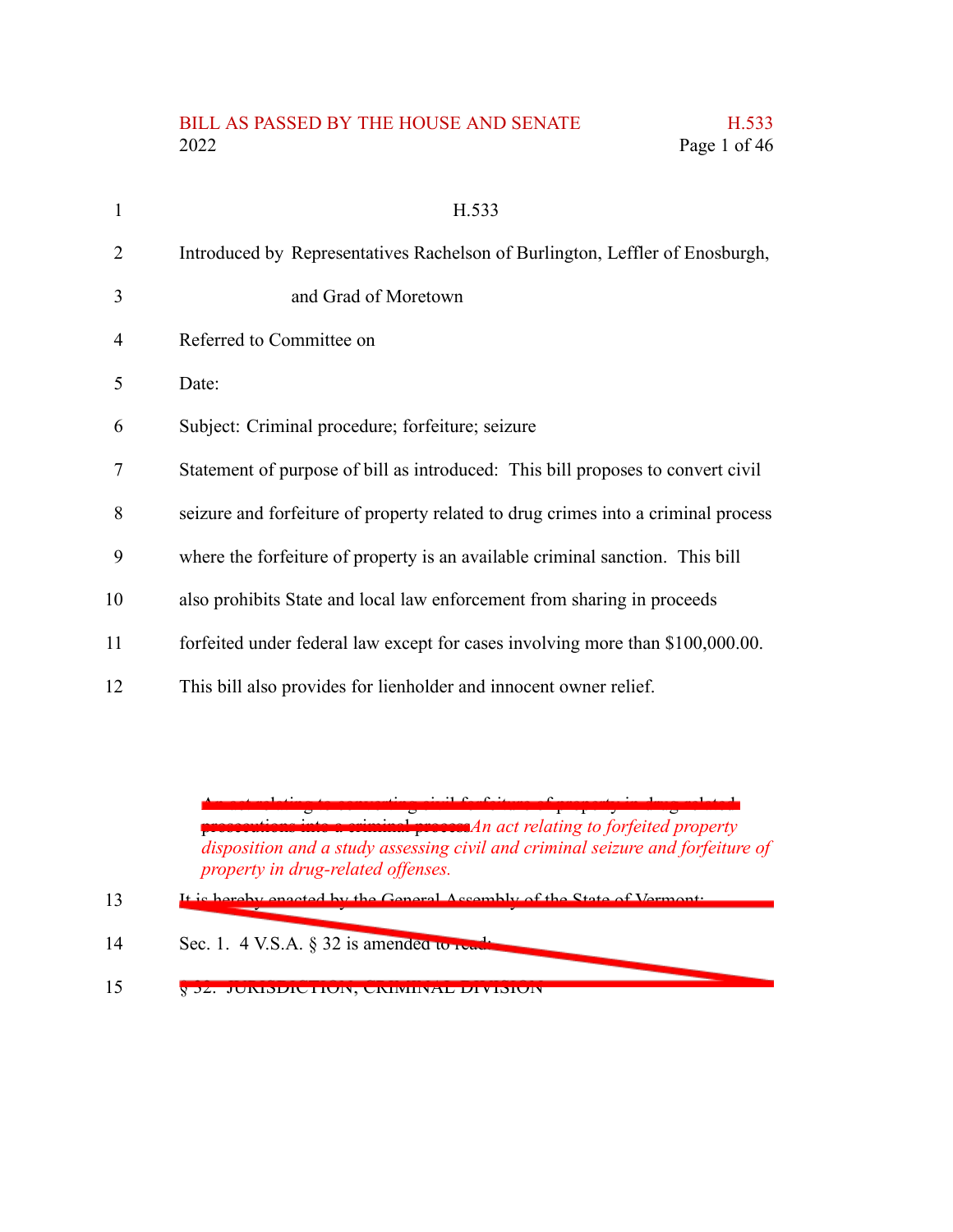| 1  | The Criminal Division shall have invigdictie                                 |
|----|------------------------------------------------------------------------------|
| 2  | and pass sentence in prosecutions for felonies and, misdemeanors, and drug   |
| 3  | forfeitu e proceedings.                                                      |
| 4  | (b) The Criminal Division shall have jurisdiction to try and finally         |
| 5  | determine prose autions for violations of bylaws or ordinances of a village, |
| 6  | town, or city, except as otherwise provided.                                 |
| 7  | (c) The Criminal Division shall have jurisdiction of the following civil     |
| 8  | actions:                                                                     |
| 9  | (1) appeals of final decisions of the Judicial Bureau;                       |
| 10 | (2) DUI license suspension hearings filed pursuant to 23 V.S.A.              |
| 11 | chapter 24;                                                                  |
| 12 | (3) extradition proceedings filed pursuant to 13 V.S.A. chapter 159;         |
| 13 | (4) drug forfeiture proceedings under 18 V.S.A. chapter 84, subchapter       |
| 14 | $2\frac{1}{2}$                                                               |
| 15 | (5)(4) fish and wildlife forfeiture proceedings un ler 10 V.S.A. chapter     |
| 16 | 109;                                                                         |
| 17 | $(6)(5)$ liquor forfeiture proceedings under 7 V.S.A. chapter 19;            |
| 18 | $(7)(6)$ hearings relating to refusal to provide a DNA sample pursuant to    |
| 19 | 20 V.S.A. § 1935;                                                            |
| 20 | $(8)(7)$ automobile forfeiture and immobilization proceedings under          |
| 21 | $25$ v.o.A. Unapture $\lambda$ and $10$ ,                                    |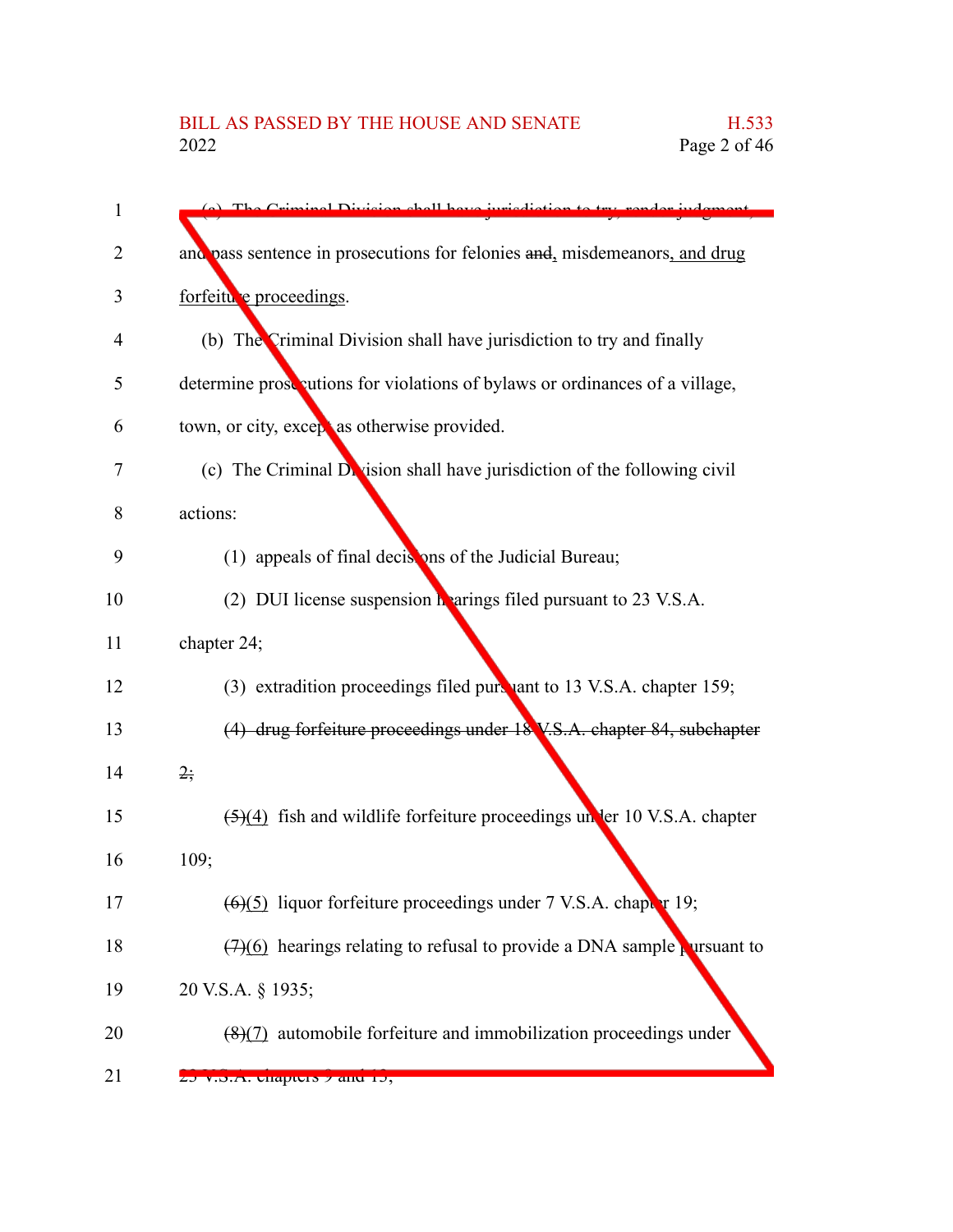| 1  | $\alpha$ purguant to 12 VC A, $\beta$ $\beta$ 411(a)                           |
|----|--------------------------------------------------------------------------------|
| 2  | and $5411d(f)$ ;                                                               |
| 3  | $\Theta$ (9) restitution modification proceedings pursuant to 13 V.S.A.        |
| 4  | § 7043(k);                                                                     |
| 5  | $(11)(10)$ nunicipal parking violation proceedings pursuant to 24 V.S.A.       |
| 6  | $\S$ 1974a(e), if the municipality has established an administrative procedure |
| 7  | enabling a person to contest the violation, and the person has exhausted the   |
| 8  | administrative procedure;                                                      |
| 9  | $(12)(11)$ proceedings to character 9 V.S.A. chapter 74, relating to energy    |
| 10 | efficiency standards for appliances and equipment;                             |
| 11 | $(13)(12)$ proceedings to enforce 0 V.S.A. § 53, relating to commercial        |
| 12 | building energy standards.                                                     |
| 13 | Sec. 2. 18 V.S.A. chapter 84, subchapter 2 is a pended to read:                |
| 14 | Subchapter 2. Forfeiture                                                       |
| 15 | § 4241. SCOPE                                                                  |
| 16 | * * *                                                                          |
| 17 | (c) Notwithstanding the provisions of this section, the following property     |
| 18 | shall not be subject to seizure and forfeiture under this subchapter:          |
| 19 | (1) Homestead real property, as defined in 27 V.S.A. chapter 3.                |
| 20 | (2) U.S. currency totaling \$200.00 or less.                                   |
| 21 | A MORE VEHICLE OF 0Z,000.00 OF ICSS IN MARKET VARIE.<br>ज                      |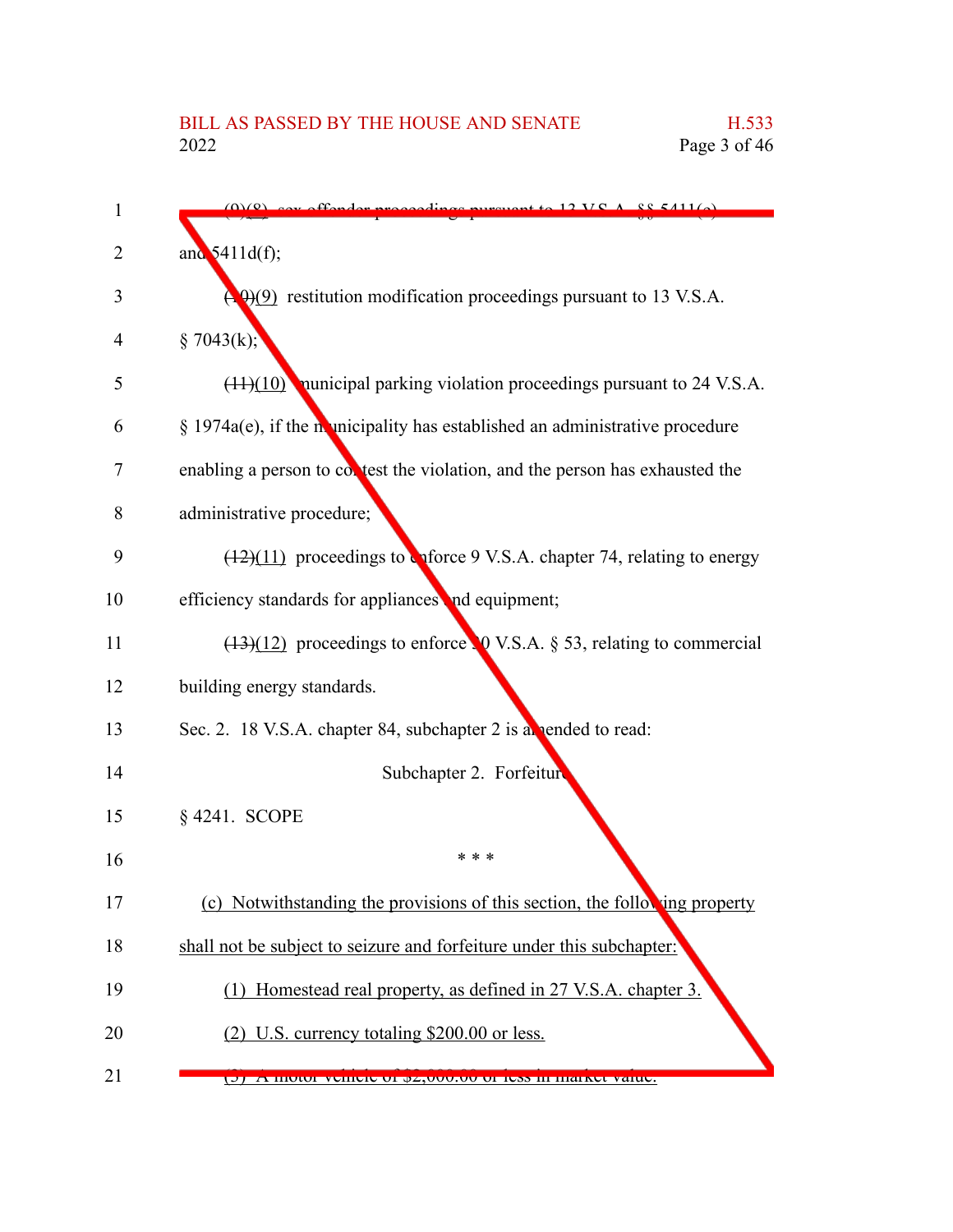| 1  | Stolen proporty and controlsed. Stolen proporty shall be promotly                   |
|----|-------------------------------------------------------------------------------------|
| 2  | returned to the rightful owner and contraband shall be disposed of according to     |
| 3  | applica le State law.                                                               |
| 4  | (d) The Attorney General shall advise the publications that law                     |
| 5  | enforcement as notices may use to establish the market value of a motor             |
| 6  | vehicle.                                                                            |
| 7  | §4242 SEIZURE                                                                       |
| 8  | (a) The court Criminal Vivision of the Superior Court may issue at the              |
| 9  | request of the State ex parte a preliminary order or process to seize or secure     |
| 10 | property for which forfeiture is south that and to provide for its custody. Process |
| 11 | for seizure of such property shall issue hely upon a showing of probable cause      |
| 12 | that the property is subject to forfeiture. A plication therefor and issuance,      |
| 13 | execution, and return shall be subject to provisions of applicable law.             |
| 14 | (b) Any property subject to forfeiture under this subchapter may be seized          |
| 15 | upon process. Seizure without process may be made when:                             |
| 16 | (1) the seizure is incident to an arrest with probable quise or a search            |
| 17 | under a valid search warrant;                                                       |
| 18 | (2) the property subject to seizure has been the subject of a $p$ jor               |
| 19 | judgment in favor of the State in a forfeiture proceeding under this subchapter;    |
| 20 | $\Theta f$                                                                          |
| 21 | the seizure is incluent to a vanu warrantiess search, or                            |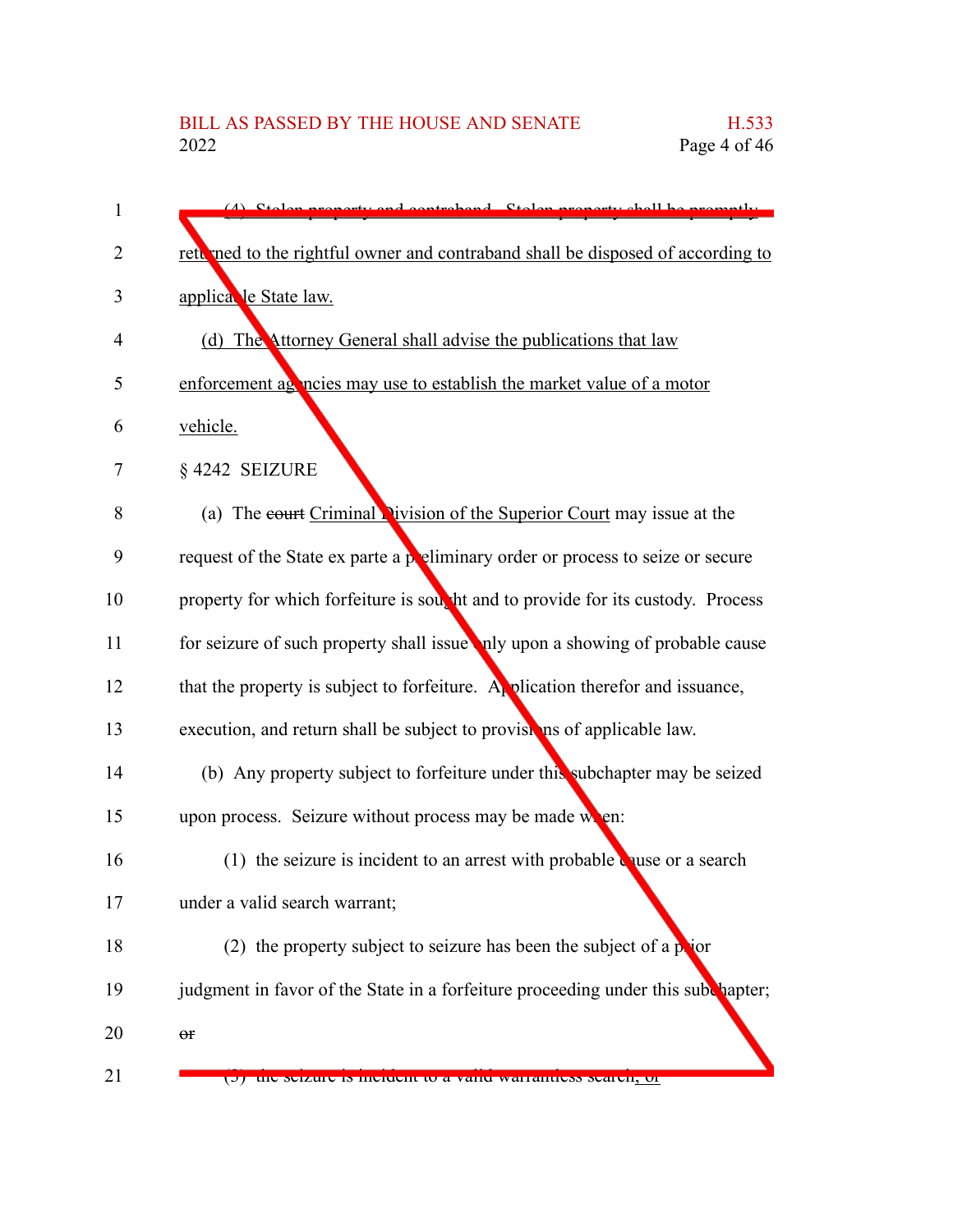| 1              | (A) the State has probable cause to believe the delay equal by the                 |
|----------------|------------------------------------------------------------------------------------|
| $\overline{2}$ | necessity of obtaining process would result in the removal or destruction of the   |
| 3              | propert that is forfeitable under this chapter.                                    |
| 4              | (c) If property is seized without process under subdivision $(b)(1)$ or $(3)$ of   |
| 5              | this section, the State shall forthwith petition the eourt Criminal Division for a |
| 6              | preliminary order $\alpha$ process under subsection (a) of this section.           |
| 7              | (d) Notwithstanding subsection $4241(b)$ of this title, all regulated drugs the    |
| 8              | possession of which is prohibited under this chapter are contraband and shall      |
| 9              | be automatically forfeited to the State and destroyed.                             |
| 10             | § 4242a. PROMPT POST-SEIZUNE PROCEEDINGS                                           |
| 11             | (a) Following the seizure of propert subject to forfeiture pursuant to             |
| 12             | section 4241 of this title, a defendant or any other person with an interest in    |
| 13             | the property has a right to a prompt post-seizure hearing.                         |
| 14             | (b) A person with an interest in property subject to this chapter may              |
| 15             | petition the Criminal Division having jurisdiction for a rompt post-seizure        |
| 16             | hearing.                                                                           |
| 17             | (c) At the Criminal Division's discretion, it may hold a probability post-seizure  |
| 18             | hearing:                                                                           |
| 19             | as a separate hearing; or<br>(1)                                                   |
| 20             | (2) at the same time as a probable cause determination, a post-                    |
| 21             | arraighment nearing, or other pretrial nearing.                                    |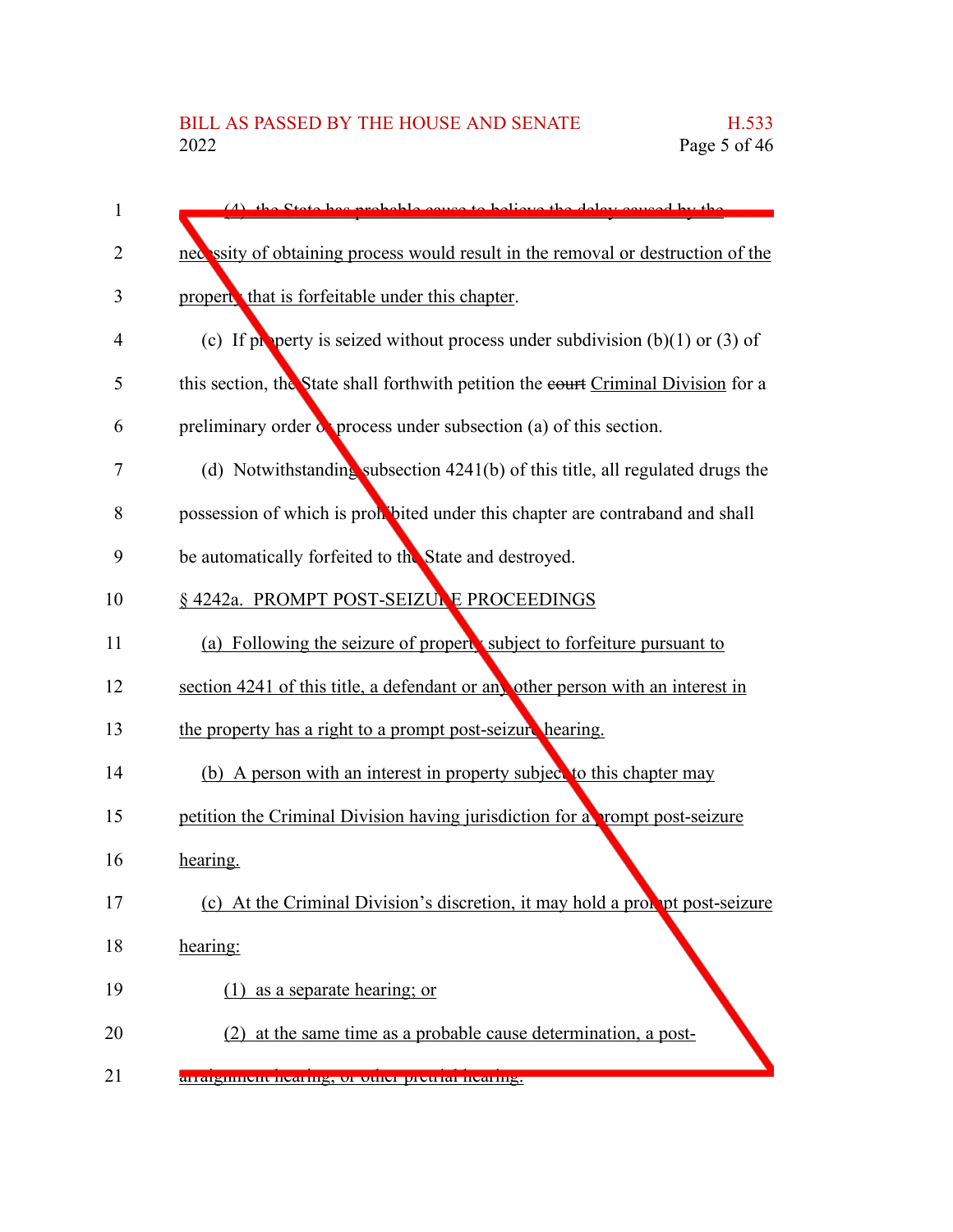| 1  | (d) A nexty by economiant of all perties or for good equation                   |
|----|---------------------------------------------------------------------------------|
| 2  | move for one extension of the hearing date of not more than 10 days. Any        |
| 3  | motion hay be supported by an affidavit, sworn statement, or other              |
| 4  | submission.                                                                     |
| 5  | (e) The Critician Division shall order the return of the seized property if it  |
| 6  | finds:                                                                          |
| 7  | $(1)$ the seizure w s invalid;                                                  |
| 8  | (2) a criminal charge has not been filed and no extension of the filing         |
| 9  | period established under this section is available;                             |
| 10 | (3) the property is not reason bly required to be held as evidence; or          |
| 11 | (4) the final judgment will likely be in favor of the defendant or any          |
| 12 | other person with an interest in the property                                   |
| 13 | (f) The provisions of this section do not apply to contraband.                  |
| 14 | § 4243. JUDICIAL CRIMINAL FORFEITURE PLOCEDURE                                  |
| 15 | (a) Conviction or agreement required. An asset is subject to forfeiture by      |
| 16 | judicial determination as a criminal sanction under section 241 of this title   |
| 17 | and 13 V.S.A. § 364 if:                                                         |
| 18 | (1) a person is convicted of the criminal offense related to the action for     |
| 19 | forfeiture and the State establishes by a preponderance of the evidence hat the |
| 20 | property is an instrument of or represents the proceeds of the underlying       |
| 21 | <b>UITCHNC, UF</b>                                                              |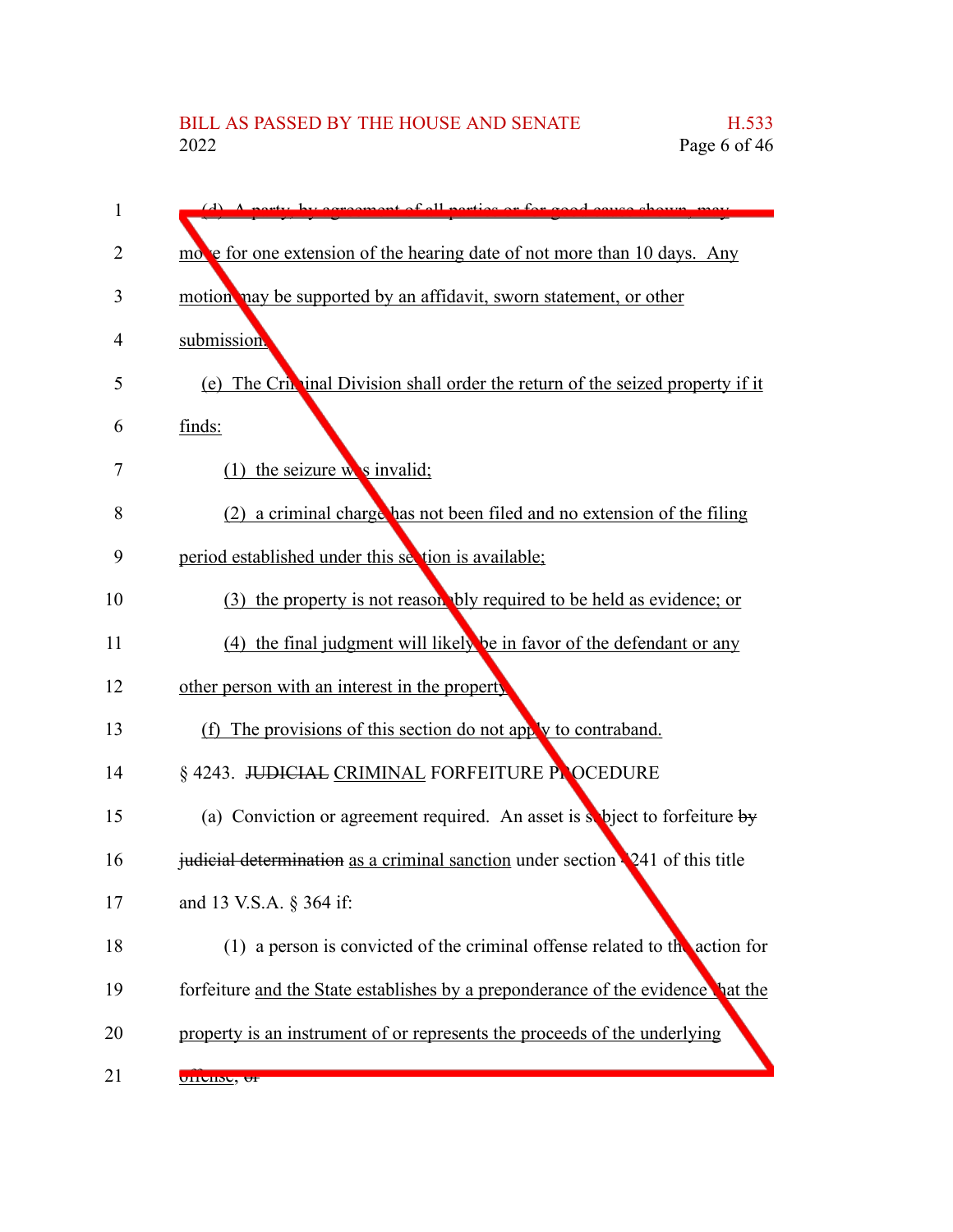| 1              |                                                                                  |
|----------------|----------------------------------------------------------------------------------|
| 2              | inch ding an agreement under which he or she the person is not charged with a    |
| 3              | crimina, offense related to the action for forfeiture subjecting the person to   |
| $\overline{4}$ | forfeiture un der section 4241 of this title; or                                 |
| 5              | (3) a person is granted immunity or a reduced punishment, with or                |
| 6              | without the filing of criminal charge, in exchange for testifying or assisting a |
| 7              | law enforcement investigation or prosecution.                                    |
| 8              | (b) Evidence. The State hay introduce into evidence in the judicial              |
| 9              | forfeiture case the fact of a conviction in the Criminal Division Discovery.     |
| 10             | Discovery related to the criminal form iture proceeding is subject to the        |
| 11             | Vermont Rules of Criminal Procedure.                                             |
| 12             | (c) Burden of proof. The State bears the Uyrden of proving by elear and          |
| 13             | convincing a preponderance of the evidence that the property is an instrument    |
| 14             | of or represents the proceeds of the underlying offense                          |
| 15             | (d) Notice. Within 60 days from when the seizure occurs, the State shall         |
| 16             | notify any owners, possessors, and lienholders of the property of the action, if |
| 17             | known or readily ascertainable. Upon motion by the State, a court may extend     |
| 18             | the time period for sending notice for a period not to exceed 90 days for good   |
| 19             | eause shown. Notice of proposed forfeiture accompanying indictment or            |
| 20             | ппониации.                                                                       |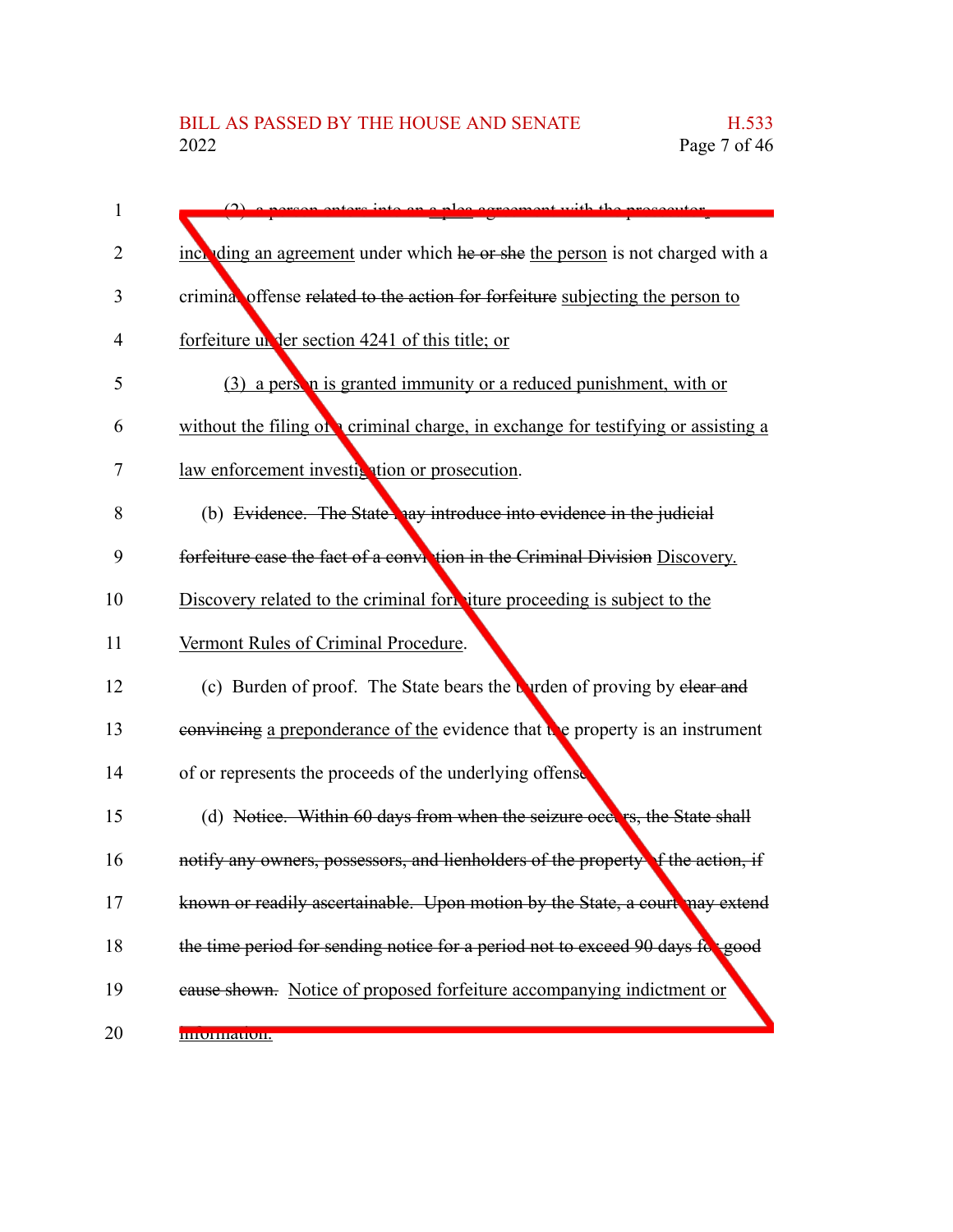| 1  | $(1)$ The loss of proporty subject to forfoiture shall be considered as a                |
|----|------------------------------------------------------------------------------------------|
| 2  | crib inal sanction as part of and following the prosecution of the crime that            |
| 3  | subject the individual with an interest in the property to forfeiture of property        |
| 4  | pursuant to section 4241 of this title. A Notice of Proposed Forfeiture shall be         |
| 5  | a separate document and accompany the initial indictment or information of a             |
| 6  | crime that subjects be individual with an interest in the property to forfeiture         |
| 7  | pursuant to section 424 of this title. The Notice of Proposed Forfeiture shall           |
| 8  | include the following information:                                                       |
| 9  | (A) the facts upon which the forfeiture is requested, including a                        |
| 10 | description of the property subject $\mathbf{R}$ forfeiture and the type and quantity of |
| 11 | regulated drug involved;                                                                 |
| 12 | (B) the time, date, and place of the seizure;                                            |
| 13 | $(C)$ the names of the apparent owner $\zeta$ owners, lienholders who                    |
| 14 | have properly recorded their interests, and any other person appearing to have           |
| 15 | an interest, and, in the case of a conveyance, the name of the person holding            |
| 16 | title; the registered owner; and the make, model, and year of the conveyance;            |
| 17 | (D) the current location and custodian of the seized property; and                       |
| 18 | (E) warning that seized property may be forfeited as a san tion                          |
| 19 | related to the crime for which the individual was charged, as part of a                  |
| 20 | sentencing consideration, as part of a plea agreement, or through other mea              |
| 21 | <b>TOT THE COULT TO OVERSEE.</b>                                                         |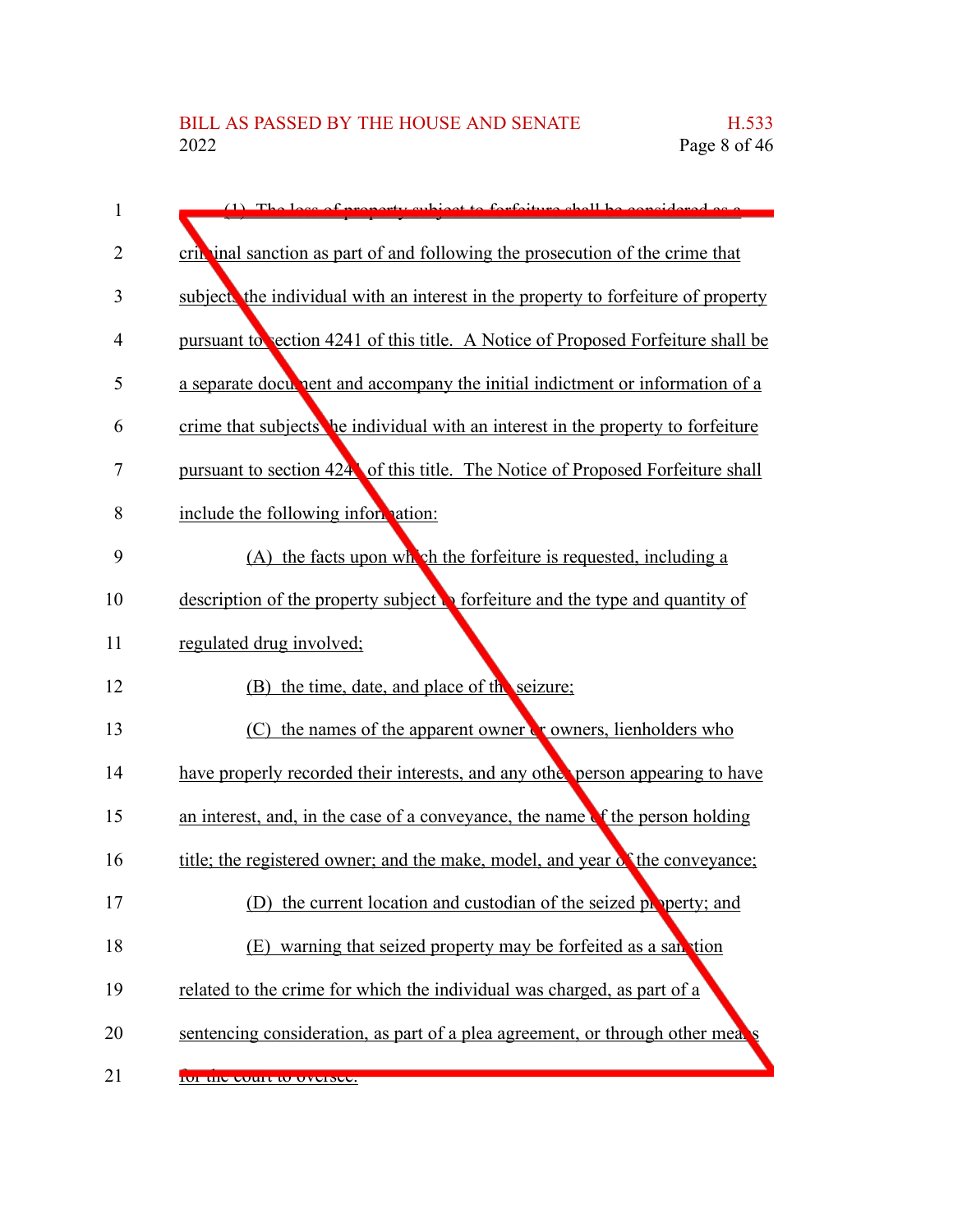| 1  | (2) The State shall serve the Nation in accordance with the Vermont               |
|----|-----------------------------------------------------------------------------------|
| 2  | Rules of Criminal Procedure. The State shall inform any owners, possessors,       |
| 3  | and lien olders of the property of the action, if known or readily ascertainable. |
| 4  | In addition, he State shall cause the Notice to be published in a newspaper of    |
| 5  | general circulation in the State, as ordered by the Criminal Division.            |
| 6  | (3) The Notics shall not be read to the jury of the underlying                    |
| 7  | prosecution.                                                                      |
| 8  | (4) The State may amend the Notice at any time before trial of the                |
| 9  | underlying prosecution.                                                           |
| 10 | (5) The Criminal Division may grant an unlimited number of 30-day                 |
| 11 | extensions for the filing of the Notice if, For each extension, the court         |
| 12 | determines that probable cause is shown and a ditional time is warranted.         |
| 13 | (e) Return of property. If notice is not sent in coordance with subsection        |
| 14 | (d) of this section, and no time extension is granted of the extension period has |
| 15 | expired, the law enforcement agency shall return the property to the person       |
| 16 | from whom the property was seized. An agency's return of property due to          |
| 17 | lack of proper notice does not restrict the agency's authority to con mence a     |
| 18 | forfeiture proceeding at a later time. Nothing in this subsection shall require   |
| 19 | the agency to return contraband, evidence, or other property that the person      |
| 20 | HOIH WHOIH the property was seized is not entitled to fawfully possess.           |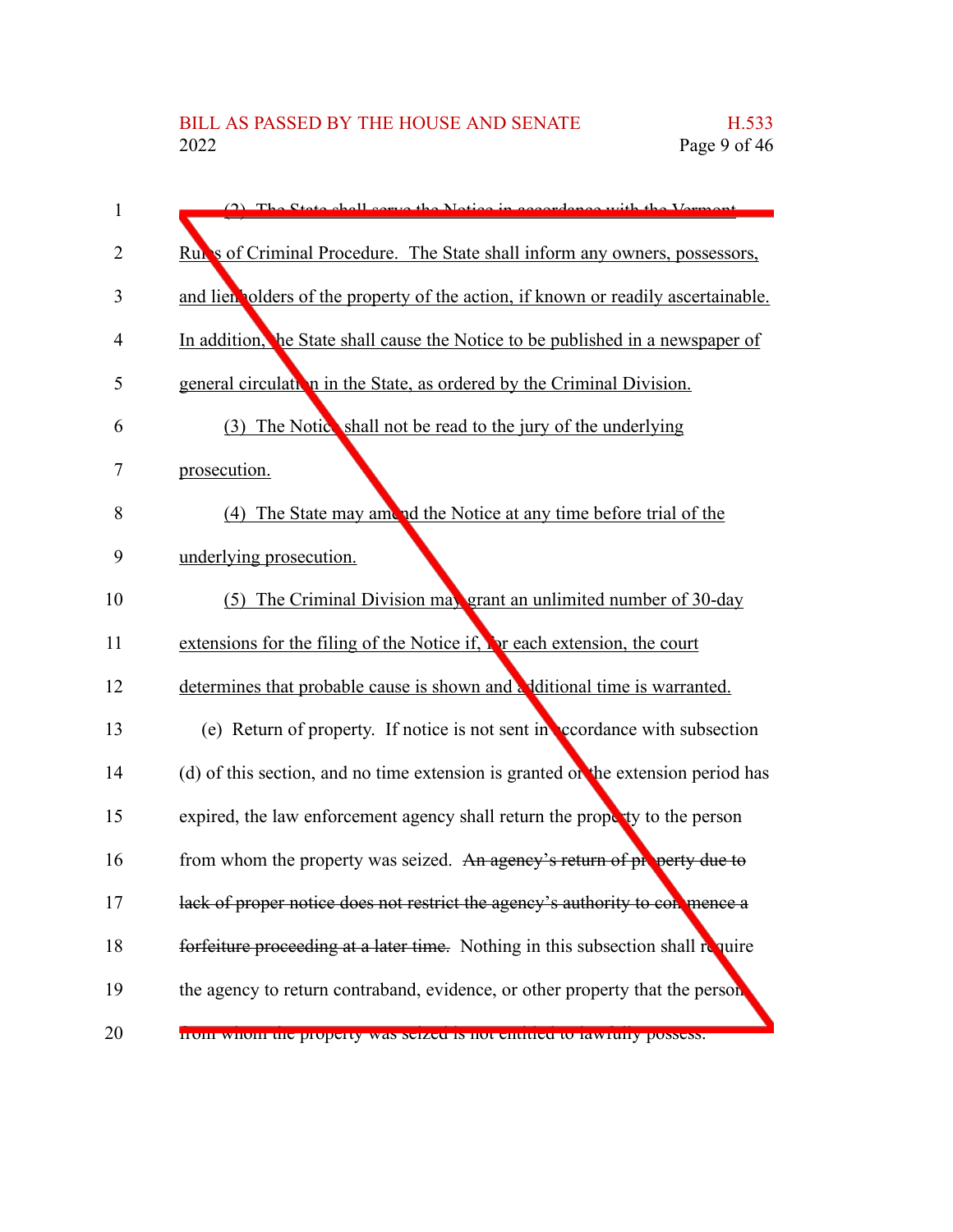| 1  | (f) Filing of potition The State shall file a notition<br>r forfoiture of a<br>$f_{\alpha}$ |
|----|---------------------------------------------------------------------------------------------|
| 2  | property seized under section 4242 of this title promptly, but not more than                |
|    |                                                                                             |
| 3  | 14 days from the date the preliminary order or process is issued. The petition              |
| 4  | shall be file I in the Superior Court of the county in which the property is                |
| 5  | located or in an court with jurisdiction over a criminal proceeding related to              |
| 6  | the property.                                                                               |
| 7  | $(g)$ Service of petition. A copy of the petition shall be served on all                    |
| 8  | persons named in the petitive as provided for in Rule 4 of the Vermont Rules                |
| 9  | of Civil Procedure. In addition, the State shall cause notice of the petition to            |
| 10 | be published in a newspaper of general circulation in the State, as ordered by              |
| 11 | the court. The petition shall state:                                                        |
| 12 | $(1)$ the facts upon which the forfeiture is requested, including a                         |
| 13 | description of the property subject to forfeiture, and the type and quantity of             |
| 14 | regulated drug involved;                                                                    |
| 15 | $(2)$ the names of the apparent owner or owners, henholders who have                        |
| 16 | properly recorded their interests, and any other person appering to have an                 |
| 17 | interest; and, in the case of a conveyance, the name of the perses holding title,           |
| 18 | the registered owner, and the make, model, and year of the conveyance.                      |
| 19 | § 4244. FORFEITURE HEARING HEARINGS                                                         |
| 20 | (a) Within 60 days following service of notice of seizure and forfeiture                    |
| 21 | unuer secuon 4245 or uns uue, a clannam may me a uemanu for juurelar                        |
|    |                                                                                             |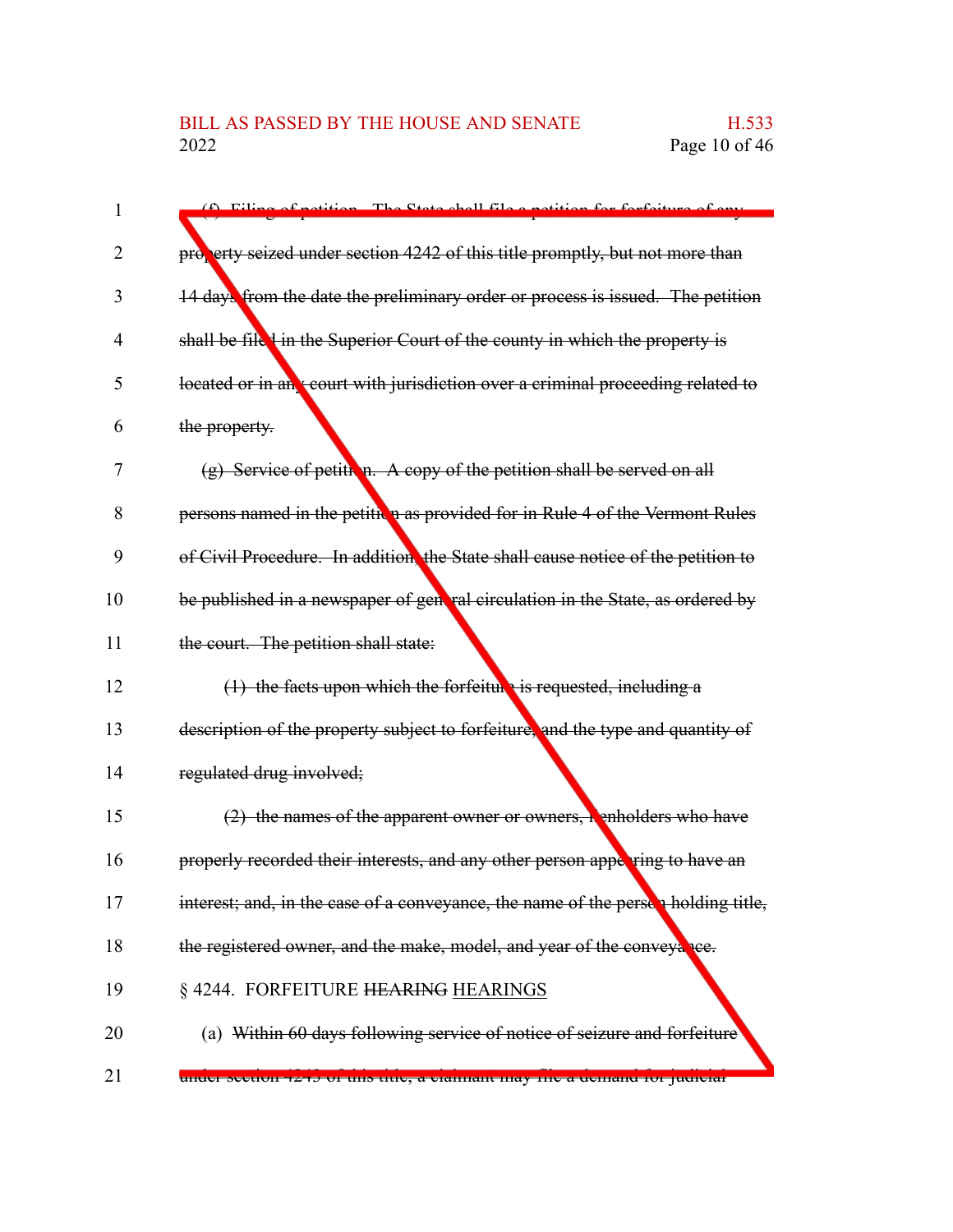| potion of the forfoiture. The demand must be in the form of a civil                 |
|-------------------------------------------------------------------------------------|
| con plaint accompanied by a sworn affidavit setting forth the facts upon which      |
| the claimant intends to rely, including, if relevant, the noncriminal source of     |
| the asset of currency at issue. The demand must be filed with the court             |
| administrator in the county in which the seizure occurred. Defendant's              |
| forfeiture hearing. The Criminal Division shall consider the loss of property       |
| subject to forfeiture as criminal sanction as part of and following the             |
| prosecution of the underlyh <i>g</i> crime. The Criminal Division has discretion to |
| schedule the criminal forfeiture hearing as soon as practicable after, and in any   |
| event not later than 90 days following, the defendant's conviction of the           |
| offense subjecting the person to forfeiture under section 4241 of this title. The   |
| hearing shall be conducted by the Criminal Division without a jury.                 |
| (b) The court shall hold a hearing on the pertion as soon as practicable            |
| after, and in any event no later than 90 days following, the conclusion of the      |
| eriminal prosecution. Exceptions to the conviction requirement. The Criminal        |
| Division may waive the conviction requirements of section 1243 of this title        |
| and subsection (a) of this section and grant title to the subject property to the   |
| State if the State files a motion not fewer than 90 days after seizure and shows    |
| by a preponderance of the evidence that, before conviction, the defendant:          |
| $(1)$ died;                                                                         |
| $(2)$ was deported by the U.S. government,                                          |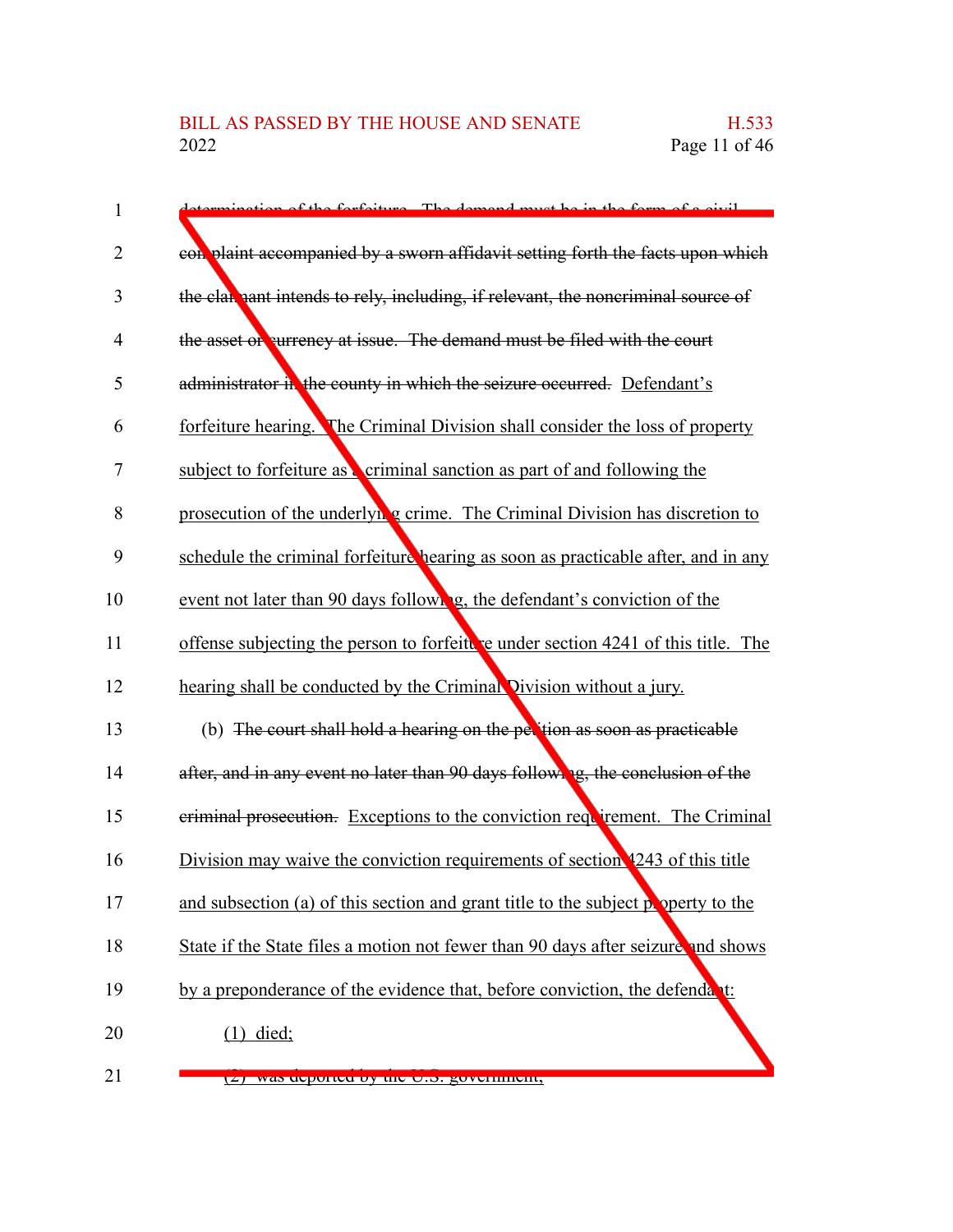| $\mathbf{1}$   | $(2)$ abondoned the proporty.                                                                  |
|----------------|------------------------------------------------------------------------------------------------|
| $\overline{2}$ | (4) fled the jurisdiction.                                                                     |
| 3              | (c) A lienholder who has received notice of a forfeiture proceeding may                        |
| 4              | intervene as party. If the court finds that the lienholder has a valid, good                   |
| 5              | faith interest in the subject property which is not held through a straw                       |
| 6              | purchase, trust, or otherwise for the actual benefit of another and that the                   |
| 7              | lienholder did not at any to ne have knowledge or reason to believe that the                   |
| 8              | property was being or would be used in violation of the law, the court upon                    |
| 9              | forfeiture shall order compensation to the lienholder to the extent of the                     |
| 10             | lienholder's interest. Proportionality.                                                        |
| 11             | (1) The Defendant may petition the Criminal Division to determine,                             |
| 12             | before trial of the underlying crime, at trial, or up on conviction, whether the               |
| 13             | forfeiture is unconstitutionally excessive under the $\mathcal{C}$ nstitutions of the State of |
| 14             | Vermont or the United States.                                                                  |
| 15             | (2) The defendant has the burden of establishing that the forfeiture is                        |
| 16             | unconstitutionally excessive by a preponderance of the evidence a a hearing                    |
| 17             | conducted by the Criminal Division without a jury. In determining what ther                    |
| 18             | the forfeiture is unconstitutionally excessive, the Criminal Division may                      |
| 19             | consider an refevant factors including.                                                        |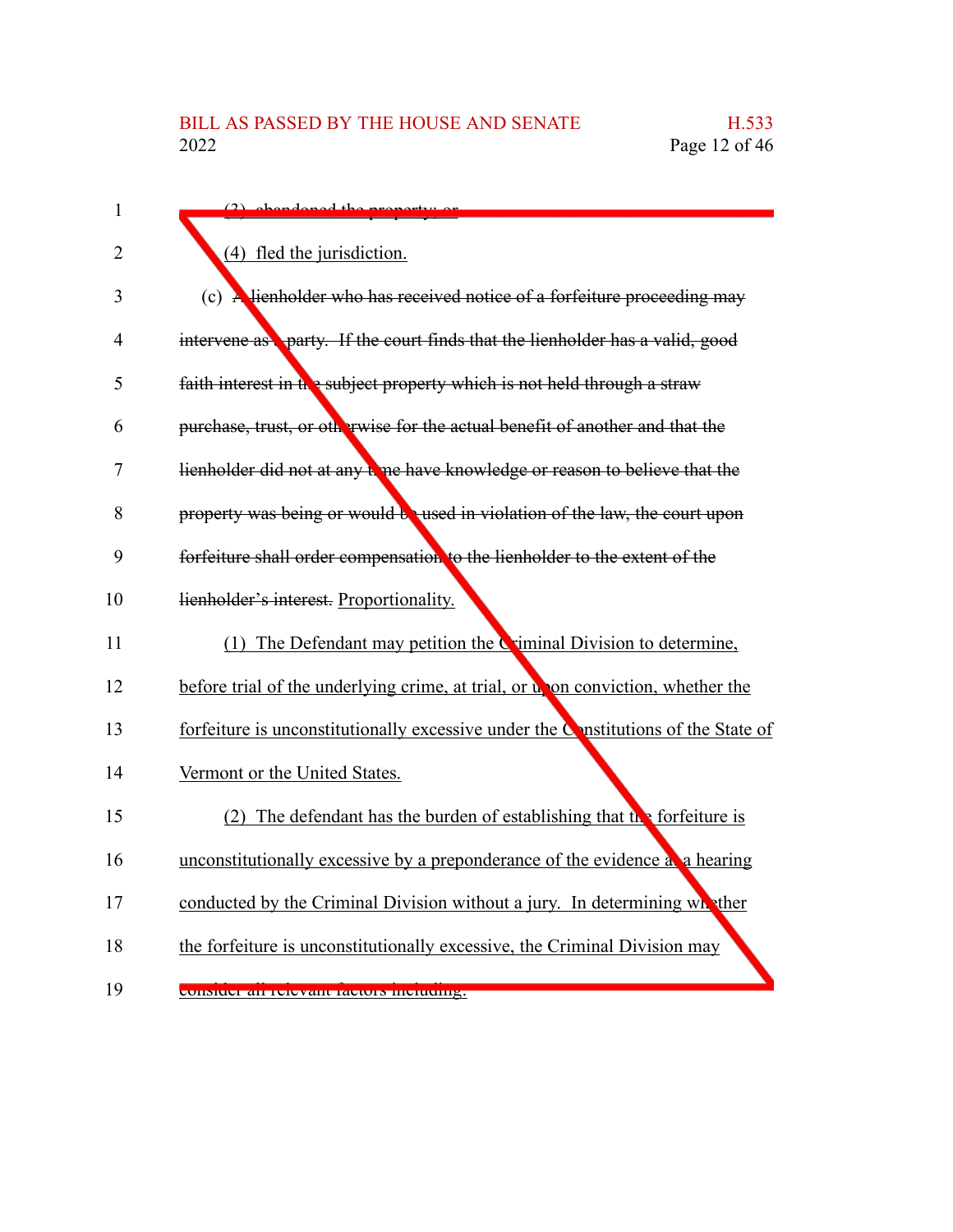| 1  | $(\Lambda)$ the computer of the underlying erims and its impact on the             |
|----|------------------------------------------------------------------------------------|
| 2  | con munity, including the duration of the activity, use of a firearm, and harm     |
| 3  | caused v the defendant;                                                            |
| 4  | the extent to which the defendant participated in the underlying<br>(B)            |
| 5  | crime;                                                                             |
| 6  | the extent to which the subject property was used in committing<br>(C)             |
| 7  | the crime;                                                                         |
| 8  | (D) whether the underlying crime was completed or attempted;                       |
| 9  | the hardship to the defendant if the forfeiture of a motor vehicle<br>(E)          |
| 10 | would deprive the defendant of the lefendant's livelihood; and                     |
| 11 | (F) if forfeiture of the subject property is an undue hardship to the              |
| 12 | defendant's family.                                                                |
| 13 | (3) In determining the value of the instrumentality subject to forfeiture,         |
| 14 | the Criminal Division may consider all relevant faces related to the fair market   |
| 15 | value of the property.                                                             |
| 16 | The Criminal Division shall not consider the value of the subject<br>(4)           |
| 17 | property to the State in determining whether the forfeiture is un constitutionally |
| 18 | excessive.                                                                         |
| 19 | (d) The court shall not order the forfeiture of property if an owner,              |
| 20 | owner, or person who regularly uses the property, other than the defendant,        |
| 21 | shows by a preponderance or the evidence that the owner, co-owner, or regular      |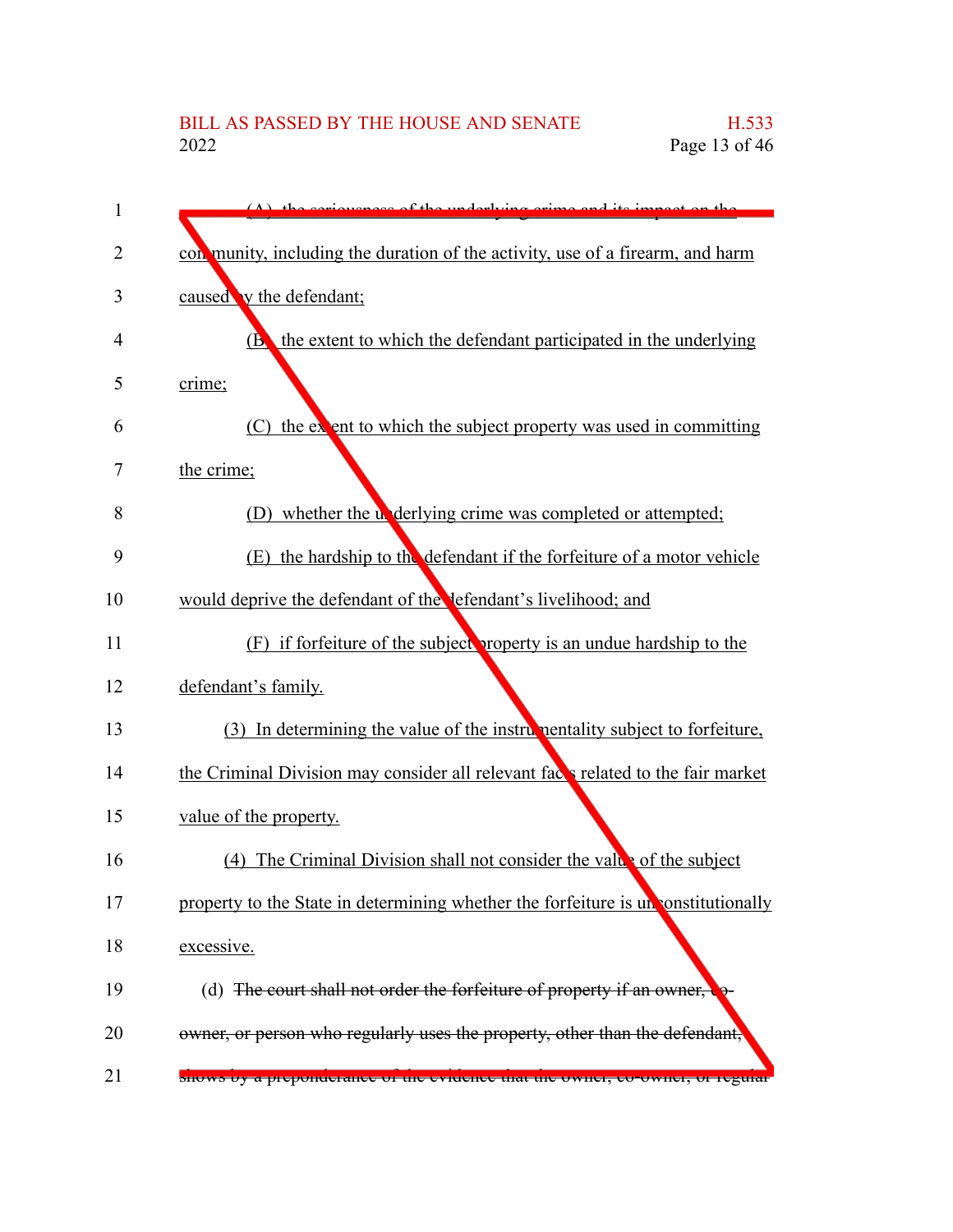| d not concent to or have only avove<br>arimplied know                             |
|-----------------------------------------------------------------------------------|
| property was being or was intended to be used in a manner that would subject      |
| the property to forfeiture, or that the owner, co-owner, or regular user had no   |
| reasonable opportunity or capacity to prevent the defendant from using the        |
| property. Lien plder hearing. The Criminal Division shall not order the           |
| forfeiture of properly subject to a lienholder's interest without a hearing upon  |
| petition by the lienholder, other than the defendant. A lienholder who has        |
| received notice of a criminal forfeiture proceeding may petition the Criminal     |
| Division at any time before it evers judgement in the prosecution of the          |
| underlying offense or grants a motion pursuant to subsection (b) of this          |
| section. The Criminal Division shall hear the petition within 30 days after its   |
| filing or at the court's discretion. The hearing shall be conducted by the        |
| Criminal Division without a jury and the hearing may be consolidated with         |
| any other hearing before the trial in the underlying rosecution. If a lienholder  |
| shows by a preponderance of the evidence that the lient plder has a valid, good   |
| faith interest in the subject property that is not held through a straw purchase, |
| trust, or otherwise for the actual benefit of another and that the enholder did   |
| not at any time have actual knowledge or reason to believe that the property      |
| was being or would be used in violation of the law, the Criminal Division shall   |
| order compensation to the lienholder to the extent of value of the lienholder's   |
| <b>IIIUTUSI.</b>                                                                  |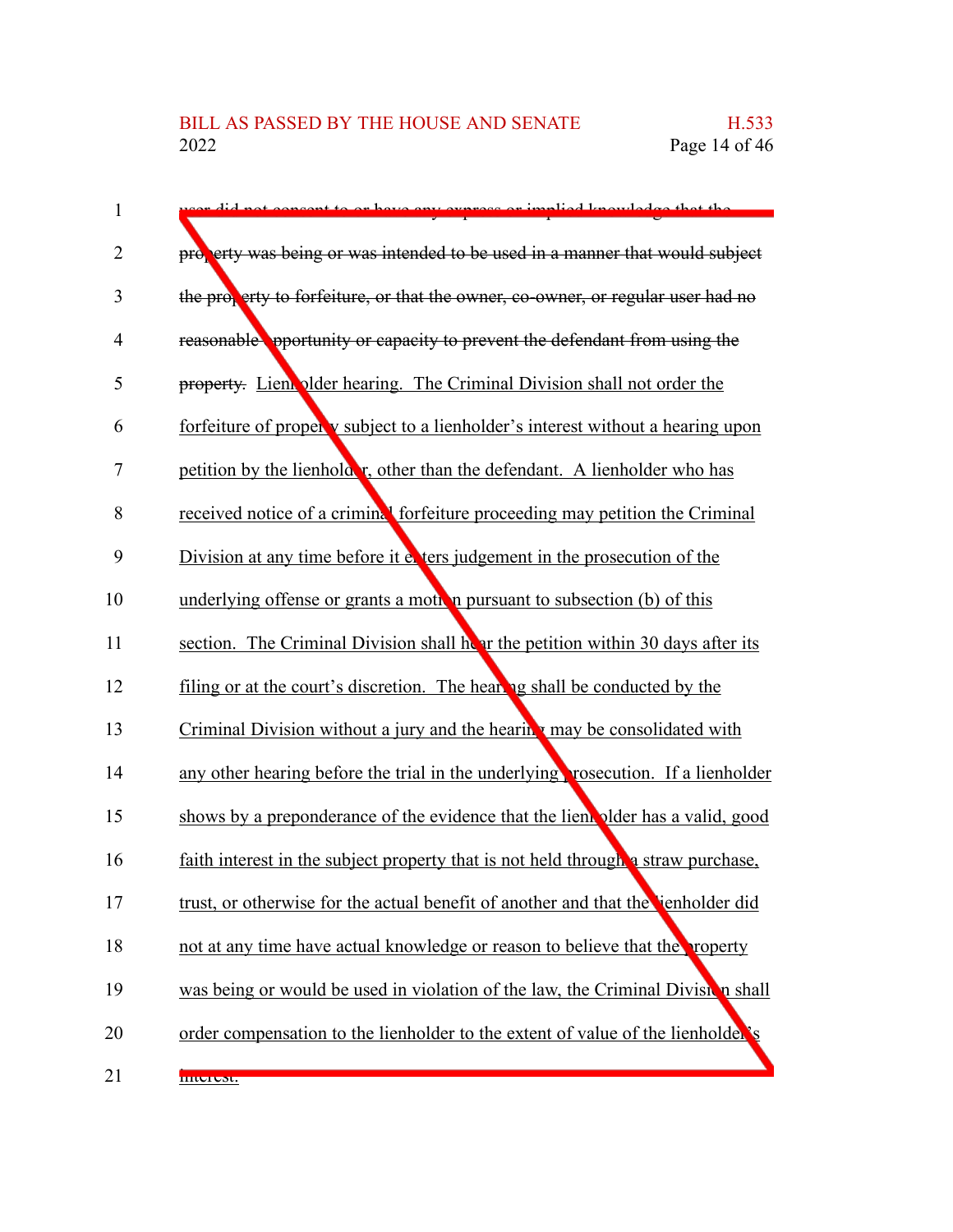| 1  | (a) The proceeding shell be egginet the property and shell be deemed                         |
|----|----------------------------------------------------------------------------------------------|
| 2  | eiv <sup>1</sup> in nature. The State shall have the burden of proving all material facts by |
| 3  | clear and convincing evidence. Innocent owner hearing. The Criminal                          |
| 4  | Division shall not order the forfeiture of property of an owner, co-owner, or                |
| 5  | person who regularly uses the property, other than the defendant, without a                  |
| 6  | hearing upon petition by the owner, co-owner, or person who regularly uses                   |
| 7  | the property.                                                                                |
| 8  | (1) An owner, co-owner, or person who regularly uses the property may                        |
| 9  | petition the Criminal Division at any time before it enters judgement in the                 |
| 10 | prosecution of the underlying offence or grants a motion pursuant to                         |
| 11 | subsection (b) of this section.                                                              |
| 12 | (2) The petition may be a simple written statement that sets forth:                          |
| 13 | (A) the right, title, or interest in the property of the owner, co-owner,                    |
| 14 | or person who regularly uses the property;                                                   |
| 15 | (B) the time and circumstances of the acquisit on of the interest in                         |
| 16 | the property;                                                                                |
| 17 | additional relevant facts supporting the petition; and<br>(C)                                |
| 18 | (D) a request for the return of the property or other relief ought by                        |
| 19 | the owner, co-owner, or person who regularly uses the property.                              |
| 20 | (3) The Criminal Division shall hear the petition within 30 days after its                   |
| 21 | ming or at the court s urscretion. The nearing shart be conducted by the                     |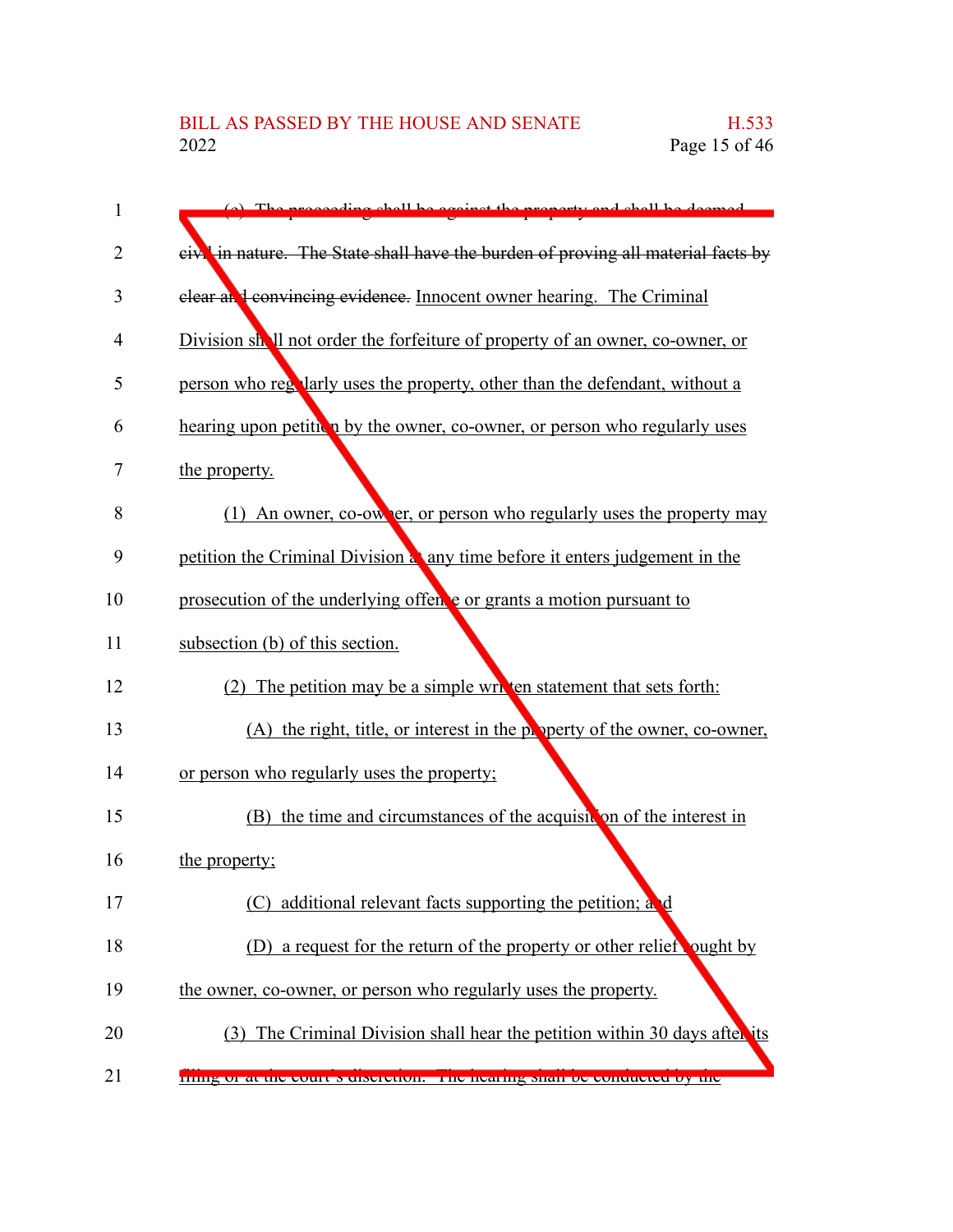| 1              | riminal Division without a juny and the begging may be consolidated with                |
|----------------|-----------------------------------------------------------------------------------------|
| $\overline{2}$ | any other hearing before the trial in the underlying prosecution.                       |
| 3              | The owner, co-owner, or person who regularly uses the property,                         |
| 4              | other than the defendant, has the burden to prove by a preponderance of the             |
| 5              | evidence the validity of ownership interest or regular use. If the owner, co-           |
| 6              | owner, or person wo regularly uses the property meets the burden, the State             |
| 7              | has the burden to prove by a preponderance of the evidence that the owner, co-          |
| 8              | owner, or regular user did hot consent to or have actual knowledge that the             |
| 9              | property was being or was interved to be used in a manner that would subject            |
| 10             | the property to forfeiture, or that the owner, co-owner, or regular user had no         |
| 11             | reasonable opportunity or capacity to pover the defendant from using the                |
| 12             | property, the Criminal Division shall order eturn of the property. As used in           |
| 13             | this subsection and subsection (d) of this section "actual knowledge" means a           |
| 14             | direct and clear awareness of information, a fact, or a condition.                      |
| 15             | (f) The court shall make findings of fact and conclusions of law and shall              |
| 16             | issue a final order. If the petition is granted, the court shall order the property     |
| 17             | held for evidentiary purposes, delivered to the State Treasurer, <b>F</b> , in the case |
| 18             | of regulated drugs or property which is harmful to the public, destroved                |
| 19             | Judgment. The Criminal Division shall enter judgment:                                   |
| 20             | (1) dismissing the forfeiture proceeding and returning the subject                      |
|                |                                                                                         |

property to the rightful owner if the State fails to meet its burden in the 21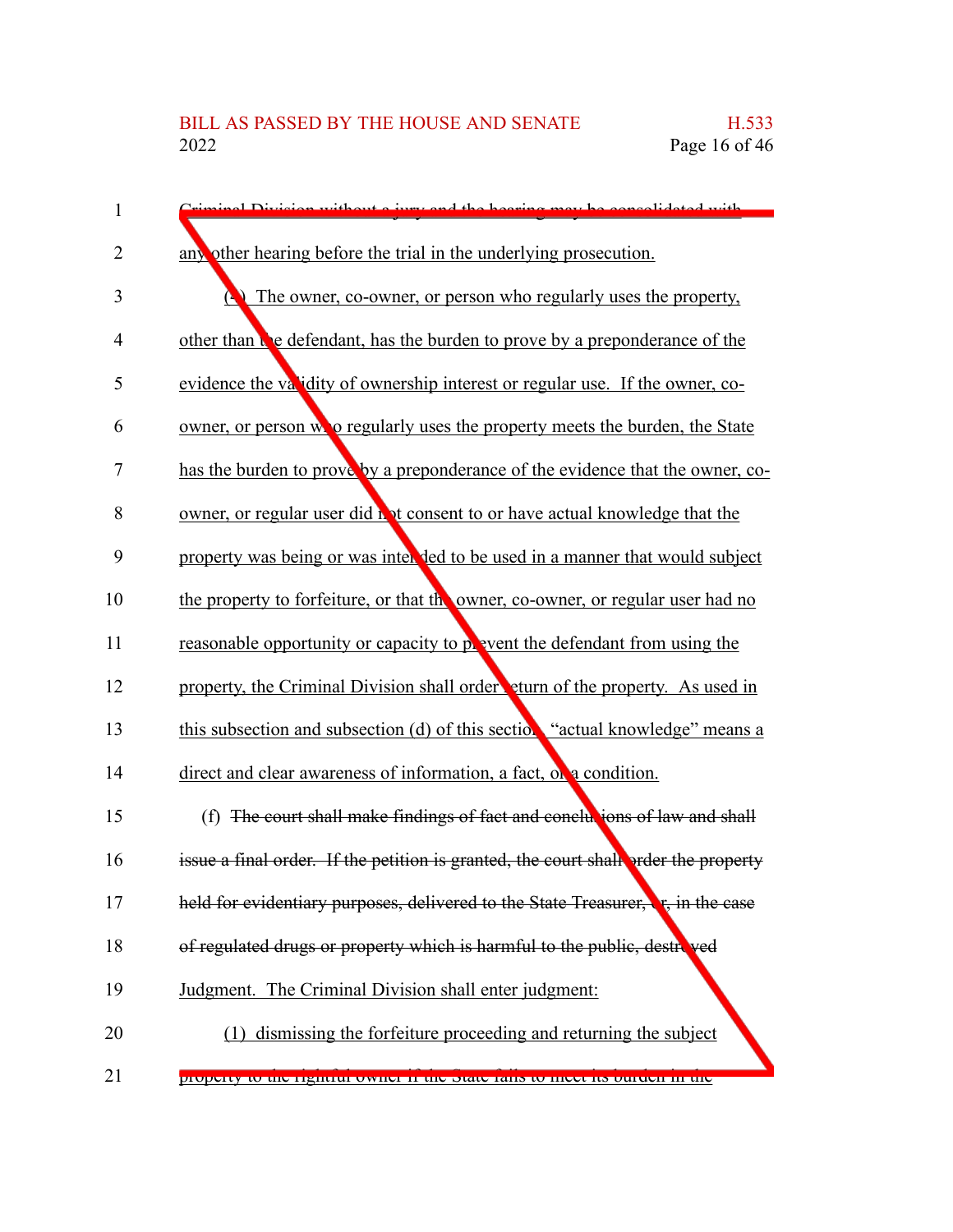| 1              | doubring original processition or the defendant's forfeiture heaving pursue              |
|----------------|------------------------------------------------------------------------------------------|
| $\overline{2}$ | to s bsection (a) of this section except, in the case of regulated drugs or              |
| 3              | propert that is harmful to the public, the subject property shall be destroyed;          |
| 4              | (2) It refers the subject property if the State meets its burden in the                  |
| 5              | underlying crin inal prosecution and the forfeiture proceedings pursuant to              |
| 6              | subsection (a) of the section; or                                                        |
| 7              | (3) enter judgment following a hearing or at court's discretion pursuant                 |
| 8              | to a stipulation or plea agreement.                                                      |
| 9              | § 4244a. APPEAL                                                                          |
| 10             | The defendant may appeal the Ciminal Division's decision regarding the                   |
| 11             | seizure of forfeiture of property following final judgment in the forfeiture             |
| 12             | proceeding pursuant to the Vermont Rules of Criminal Procedure.                          |
| 13             | § 4245. REMISSION OR MITIGATION OF <b>FORFEITURE</b> TO THE                              |
| 14             | <b>STATE'S ATTORNEY</b>                                                                  |
| 15             | (a) On petition filed within 90 days after completion of a forfeiture                    |
| 16             | proceeding, a court that issued a forfeiture order pursuant to section 4244 of           |
| 17             | this title request by an owner, co-owner, or person who regularly uses the               |
| 18             | property, other than by the defendant, made at any time before the Criminal              |
| 19             | Division enters judgment in the prosecution of the underlying offense of grants          |
| 20             | a motion pursuant to subsection (b) of section 4244 a State's Attorney may               |
| 21             | <del>oraer exercise prosecutorial discretion and determine that the fortentire oc-</del> |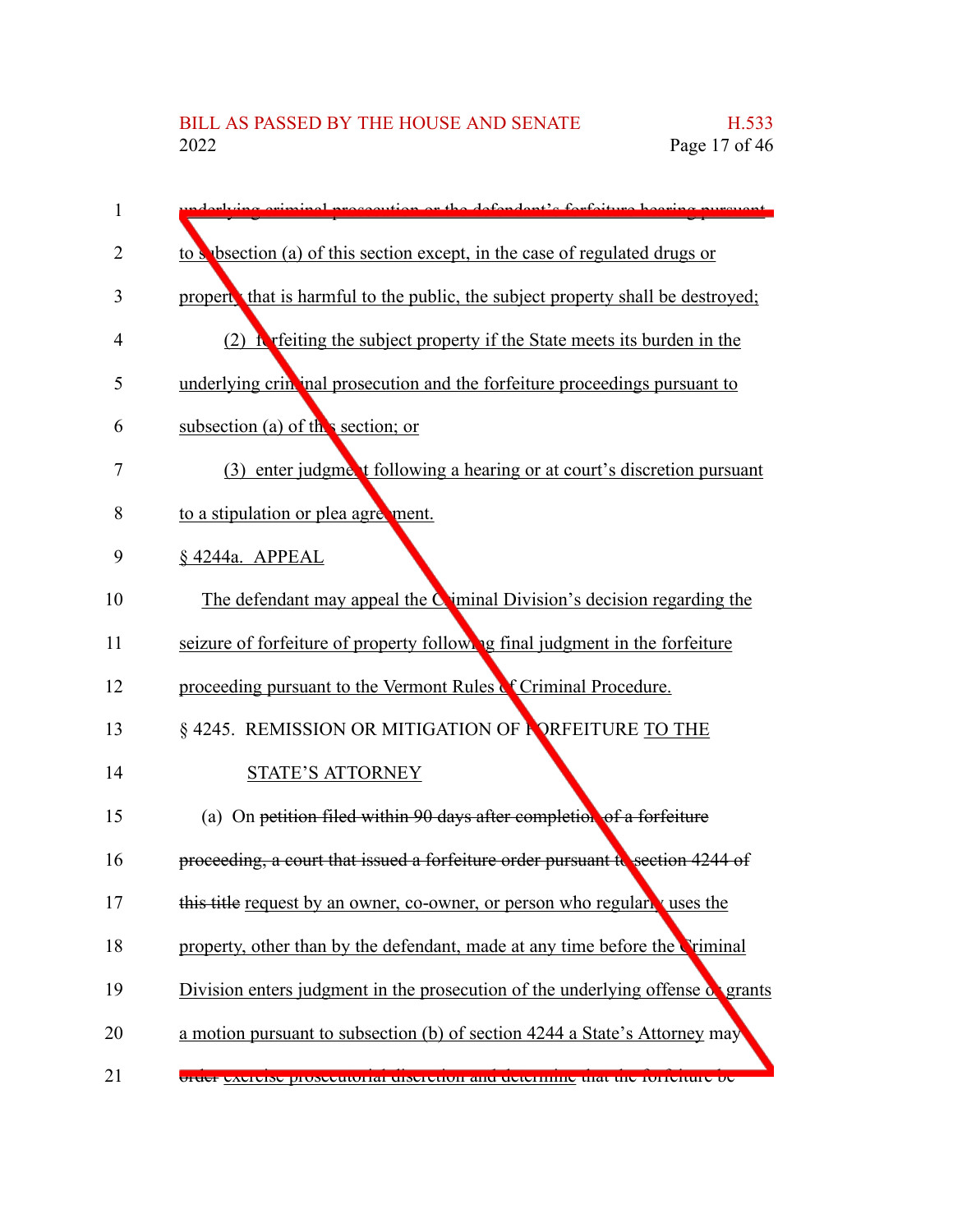| $\mathbf{1}$ | instead. The notition request shall be system and shall include all               |
|--------------|-----------------------------------------------------------------------------------|
| 2            | information necessary for its resolution or shall describe where such             |
| 3            | information can be obtained. Upon receiving a petition request, the court         |
| 4            | State's Attorney shall investigate and may conduct a an hearing interview if in   |
| 5            | its the State's Atorney's judgment it would be helpful to the resolution of the   |
| 6            | petition request. The court State's Attorney shall either approve or reject the   |
| 7            | petition request within 9 30 days.                                                |
| 8            | (b) The court State's Attu ney may remit or mitigate a forfeiture pursuant        |
| 9            | to this chapter upon finding that elief should be granted to avoid extreme        |
| 10           | hardship or upon finding that the petroner requestor has a valid, good faith      |
| 11           | interest in the property which that is not held through a straw purchase, trust,  |
| 12           | or otherwise for the benefit of another and that the petitioner did not at any    |
| 13           | time have knowledge or reason to believe that the property was being or would     |
| 14           | be used in violation of the law.                                                  |
| 15           | * * *                                                                             |
| 16           | §4247. DISPOSITION OF PROPERTY                                                    |
| 17           | (a) Whenever property is forfeited and delivered to the State Treasurer           |
| 18           | under this subchapter, the State Treasurer shall, no not sooner than 90 aves of   |
| 19           | the date the property is delivered, sell the property at a public sale held under |
| 20           | 27 v.d.A. unaptul 15.                                                             |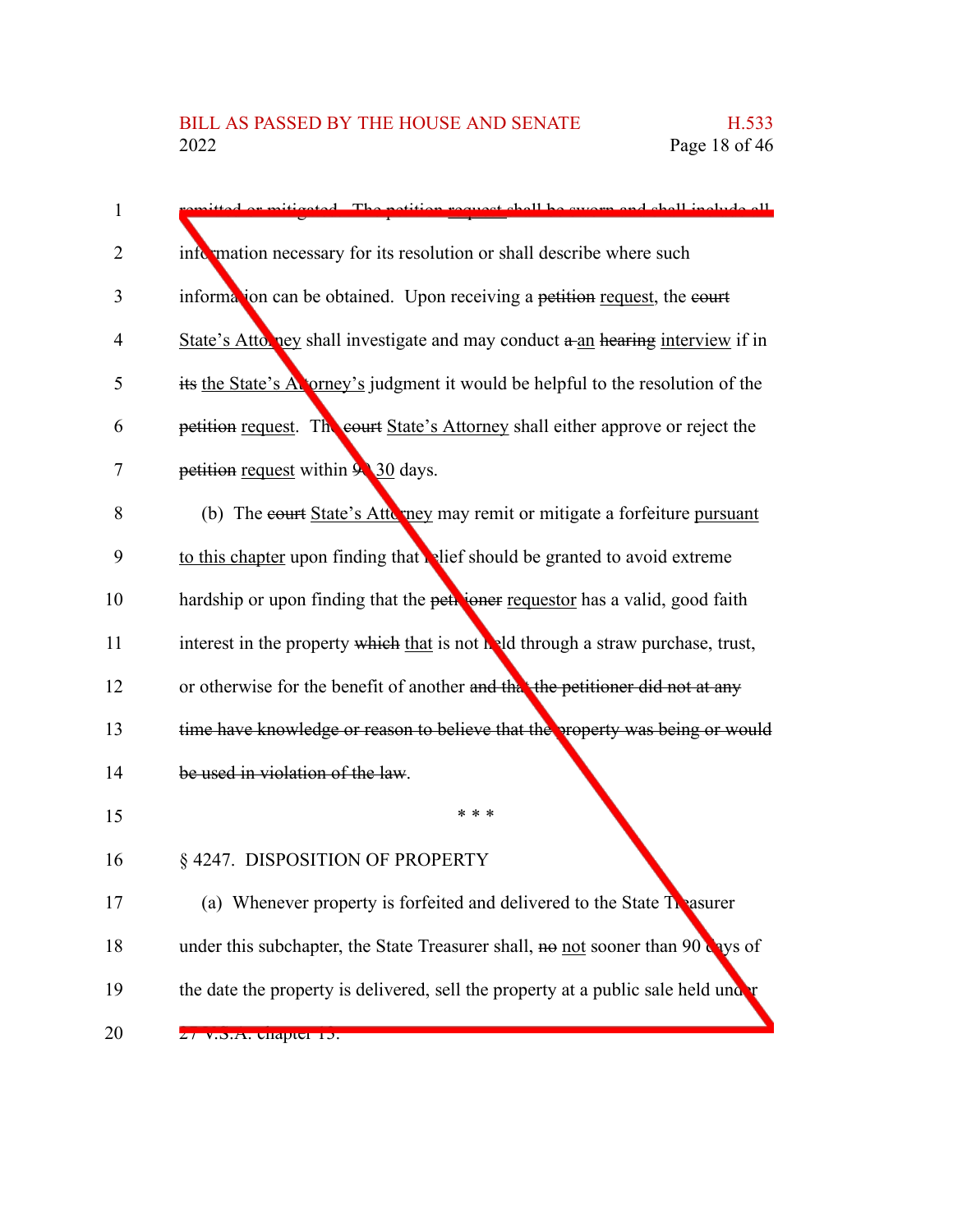| 1  | de from the colo of forfaited nro                                                 |
|----|-----------------------------------------------------------------------------------|
| 2  | applied also or at the Criminal Division's discretion, shall be used first to pay |
| 3  | restitution to any victim of the underlying crime, then to offset any costs of    |
| 4  | selling the property, and then, after any liens on the property have been paid in |
| 5  | full, applied to ayment of seizure, storage, and forfeiture expenses, including   |
| 6  | animal care expenses related to the underlying violation. Remaining proceeds      |
| 7  | shall be distributed as <b>N</b> llows:                                           |
| 8  | $(1)(A)$ 45 percent shall be distributed among:                                   |
| 9  | (i) the Office of the Attorney General;                                           |
| 10 | (ii) the Department of Late's Attorneys and Sheriffs; and                         |
| 11 | (iii) State and local law environment agencies;                                   |
| 12 | (iv) the Office of the Defendant General;                                         |
| 13 | (v) the Office of the Public Defender;                                            |
| 14 | (vi) court assigned attorneys; and                                                |
| 15 | (vii) the Public Defender Special Fund.                                           |
| 16 | (B) The Governor's Criminal Justice and Substance Abuse Cabinet is                |
| 17 | authorized to determine the allocations among the groups listed in subdivision    |
| 18 | (A) of this subdivision $(1)$ , and may only reimburse the prosecutor trouves     |
| 19 | and law enforcement agencies that participated in the prosecution and             |
| 20 | enforcement effort resulting in the forfeiture for expenses incurred, including   |
| 21 | <u>controlicu urug-ouy money anu actual expenses for myörveu personnel. The</u>   |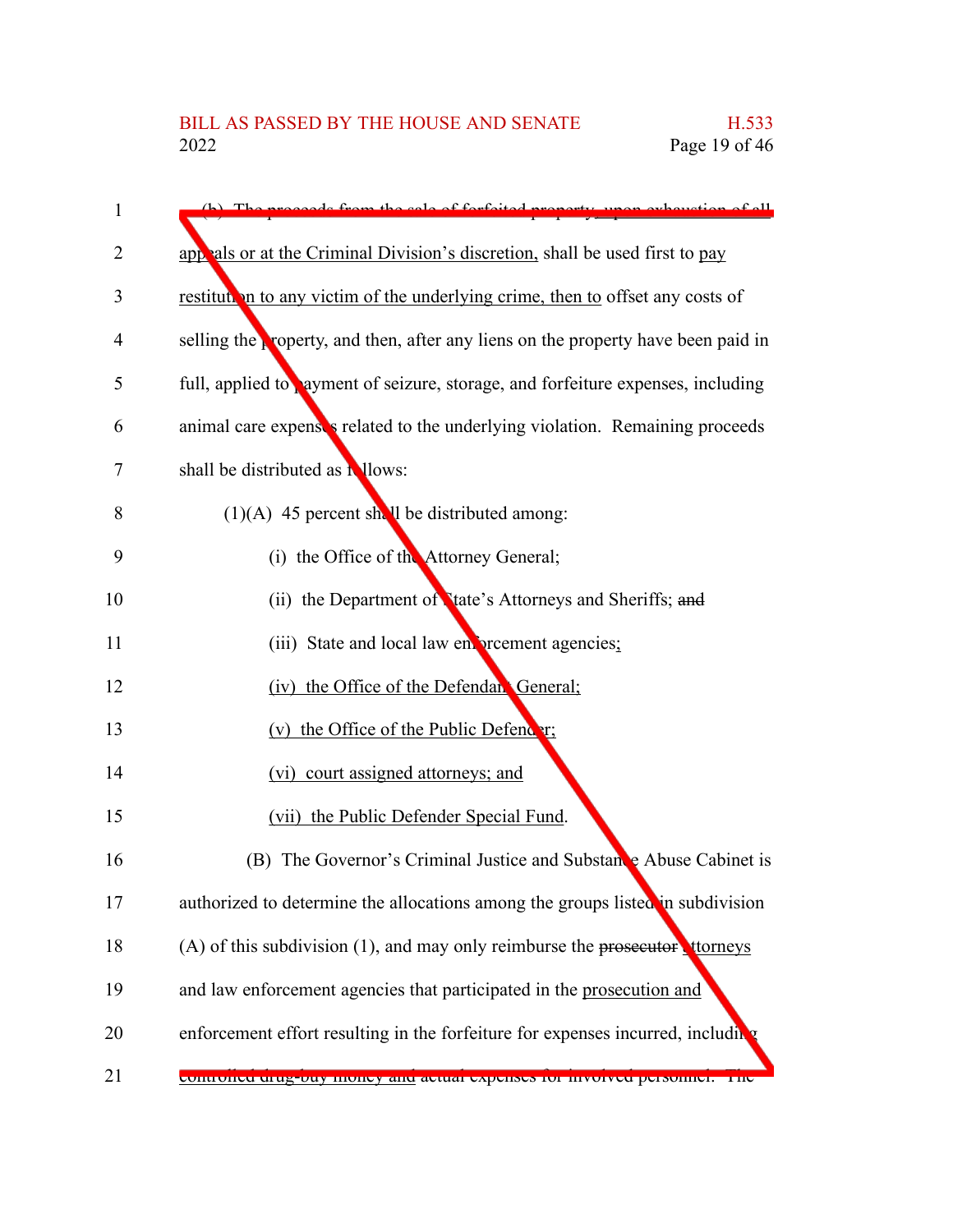| 1  | chall be hald by the Treeswer until the Cabinet notifies the Treeswer.           |
|----|----------------------------------------------------------------------------------|
| 2  | of the allocation determinations, at which time the Treasurer shall forward the  |
| 3  | allocate amounts to the appropriate agency's operating funds.                    |
| 4  | (2) $\Gamma$ e remaining 55 percent shall be deposited in the General Fund.      |
| 5  | * * *                                                                            |
| 6  | § 4248a. LIMITATION ON FEDERAL ADOPTION                                          |
| 7  | (a) A State or local k v enforcement agency shall not transfer or offer for      |
| 8  | adoption property seized pursuant to this subchapter to a federal agency for the |
| 9  | purpose of forfeiture under 21 U.S.C. § 812 or other federal law unless the      |
| 10 | seized property includes U.S. current vexceeding \$100,000.00. This              |
| 11 | subsection only applies to seizure by State or local law enforcement agencies    |
| 12 | pursuant to their own authority under State la v and without involvement of the  |
| 13 | U.S. government. Nothing in this subsection shall be construed to limit State    |
| 14 | or local agencies from participating in joint task force, with the U.S.          |
| 15 | government.                                                                      |
| 16 | (b) State and local law enforcement agencies are prohibited from accepting       |
| 17 | payment of any kind or distribution of forfeiture proceeds from the U.S.         |
| 18 | government if the State or local law enforcement agency violates subsection      |
| 19 | (a) of this section. Any payments or forfeiture proceeds that violate subsection |
| 20 | a) of this section shall be unceled to the state s cleneral punct.               |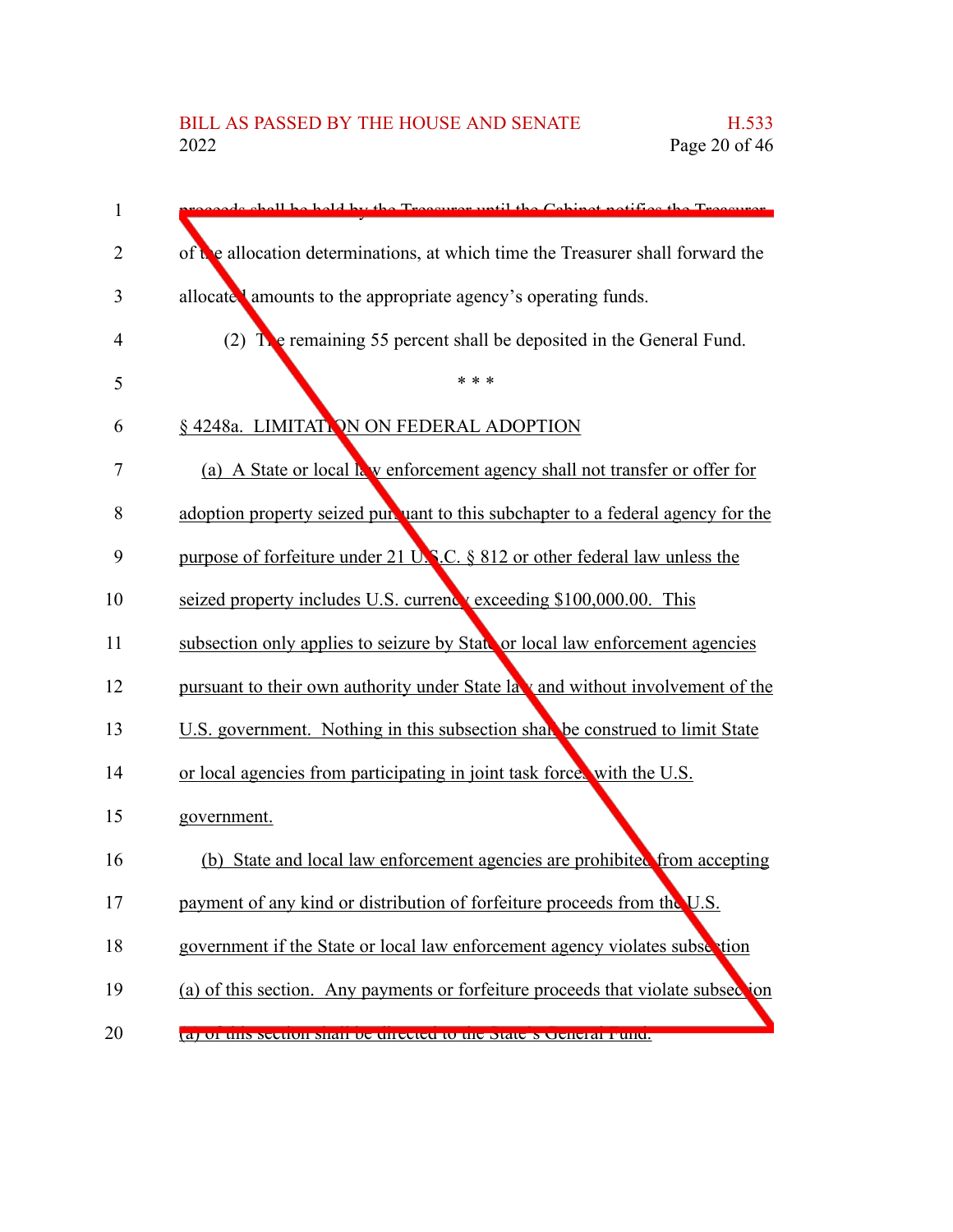EFFECTIVE DATE

1

2

This act shall take effect on July 1, 2022.

*Sec. 1. 4 V.S.A. § 32 is amended to read:*

*§ 32. JURISDICTION; CRIMINAL DIVISION*

*(a) The Criminal Division shall have jurisdiction to try, render judgment, and pass sentence in prosecutions for felonies and, misdemeanors, and drug forfeiture proceedings pursuant to 18 V.S.A. chapter 84, subchapter 2.*

*(b) The Criminal Division shall have jurisdiction to try and finally determine prosecutions for violations of bylaws or ordinances of a village, town, or city, except as otherwise provided.* 

*(c) The Criminal Division shall have jurisdiction of the following civil actions:*

*(1) appeals of final decisions of the Judicial Bureau;*

*(2) DUI license suspension hearings filed pursuant to 23 V.S.A. chapter 24;*

*(3) extradition proceedings filed pursuant to 13 V.S.A. chapter 159;*

*(4) drug forfeiture proceedings under 18 V.S.A. chapter 84, subchapter*

*2;*

*(5)(4) fish and wildlife forfeiture proceedings under 10 V.S.A. chapter 109;*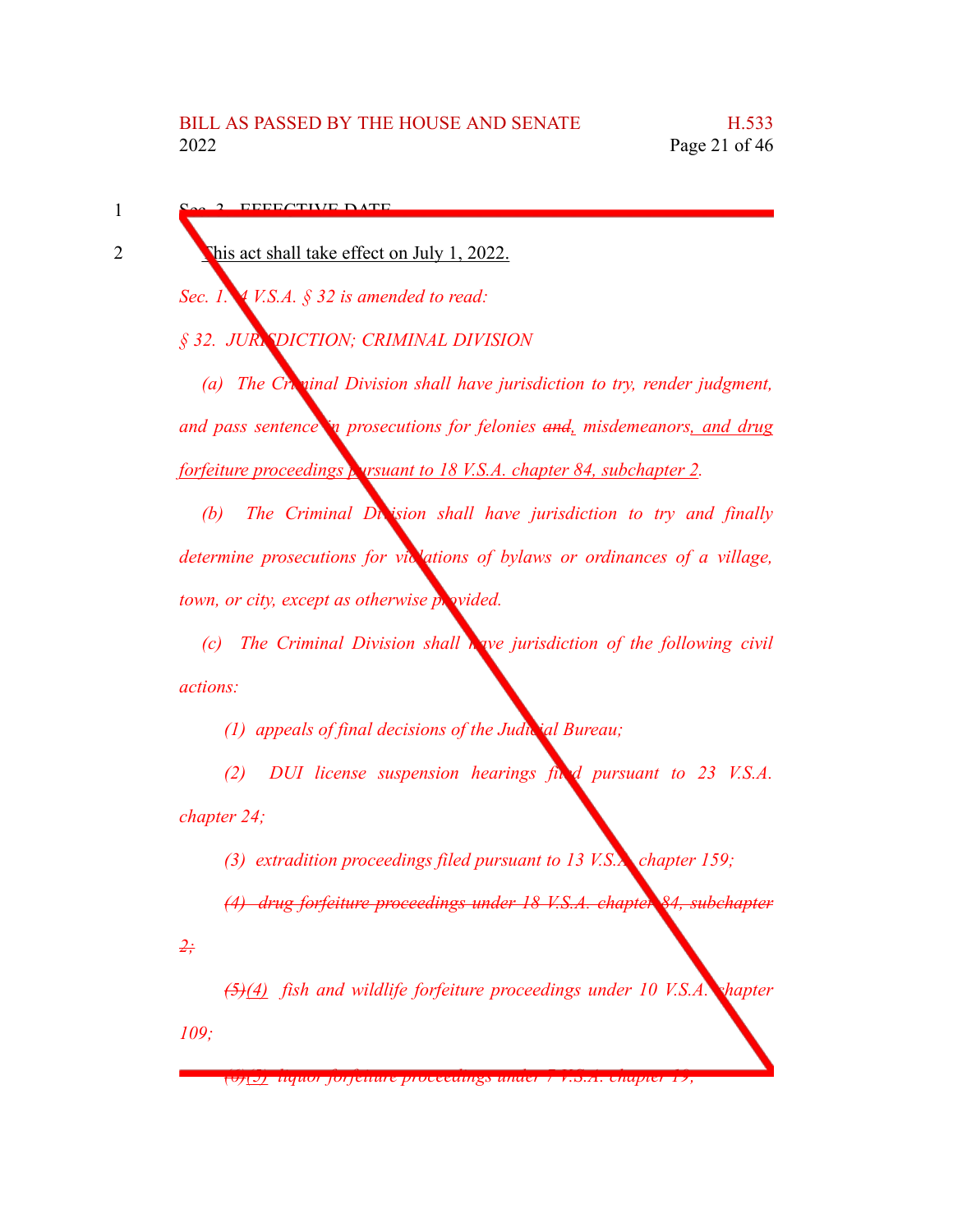*(7)(6) hearings relating to refusal to provide a DNA sample pursuant to 20 V.S.A. § 1935; (8)(7) automobile forfeiture and immobilization proceedings under*

*23 V.S.A. chapters 9 and 13;*

*(9)(8) sex offender proceedings pursuant to 13 V.S.A. §§ 5411(e) and 5411d(f);*

*(10)(9) restitution modification proceedings pursuant to 13 V.S.A. § 7043(k);*

*(11)(10) municipal parking violation proceedings pursuant to 24 V.S.A. § 1974a(e), if the municipality has established an administrative procedure enabling a person to contest the violation, and the person has exhausted the administrative procedure;*

*(12)(11) proceedings to enforce 9 V.S.A. chapter 74, relating to energy efficiency standards for appliances and equipment;*

*(13)(12) proceedings to enforce 30 V.S.A. § 53, relating to commercial building energy standards.*

*Sec. 2. 18 V.S.A. chapter 84, subchapter 2 is amended to read:*

*Subchapter 2. Forfeiture*

*\* \* \**

*§ 4241. SCOPE*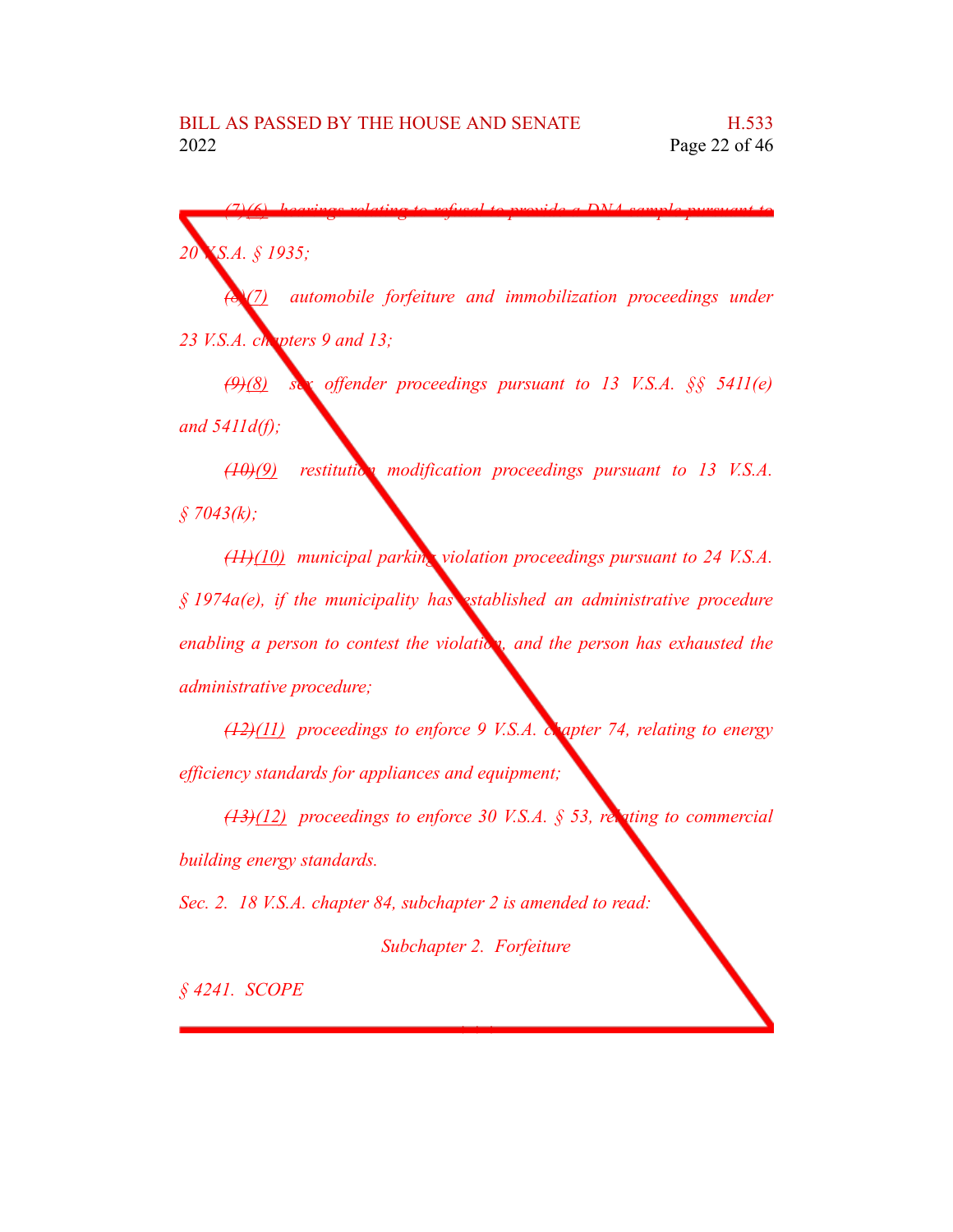*(c) Notwithstanding the provisions of this section, the following property shall not be subject to seizure and forfeiture under this subchapter: (1) Homestead real property, as defined in 27 V.S.A. chapter 3. (2) U.S. currency totaling \$200.00 or less. (3) A motor vehicle of \$2,000.00 or less in market value. (4) Stolen property and contraband. Stolen property shall be promptly returned to the rightful owner, and contraband shall be disposed of according to applicable State law. The Criminal Division of the Superior Court may impose reasonable conditions, including the use of photographic evidence, to protect access to the property subject to this subsection and its use in later proceedings.*

*(d) The Attorney General shall advise the publications that law enforcement agencies may use to establish the market value of a motor vehicle. § 4242. SEIZURE*

*(a) The court Criminal Division of the Superior Court may issue at the request of the State ex parte a preliminary order or process to seize or secure property for which forfeiture is sought and to provide for its custody. Process for seizure of such property shall issue only upon a showing of probable cause that the property is subject to forfeiture. Application therefor for a preliminary order or process and issuance, execution, and return of the order or process*

*shall be subject to provisions of applicable law.*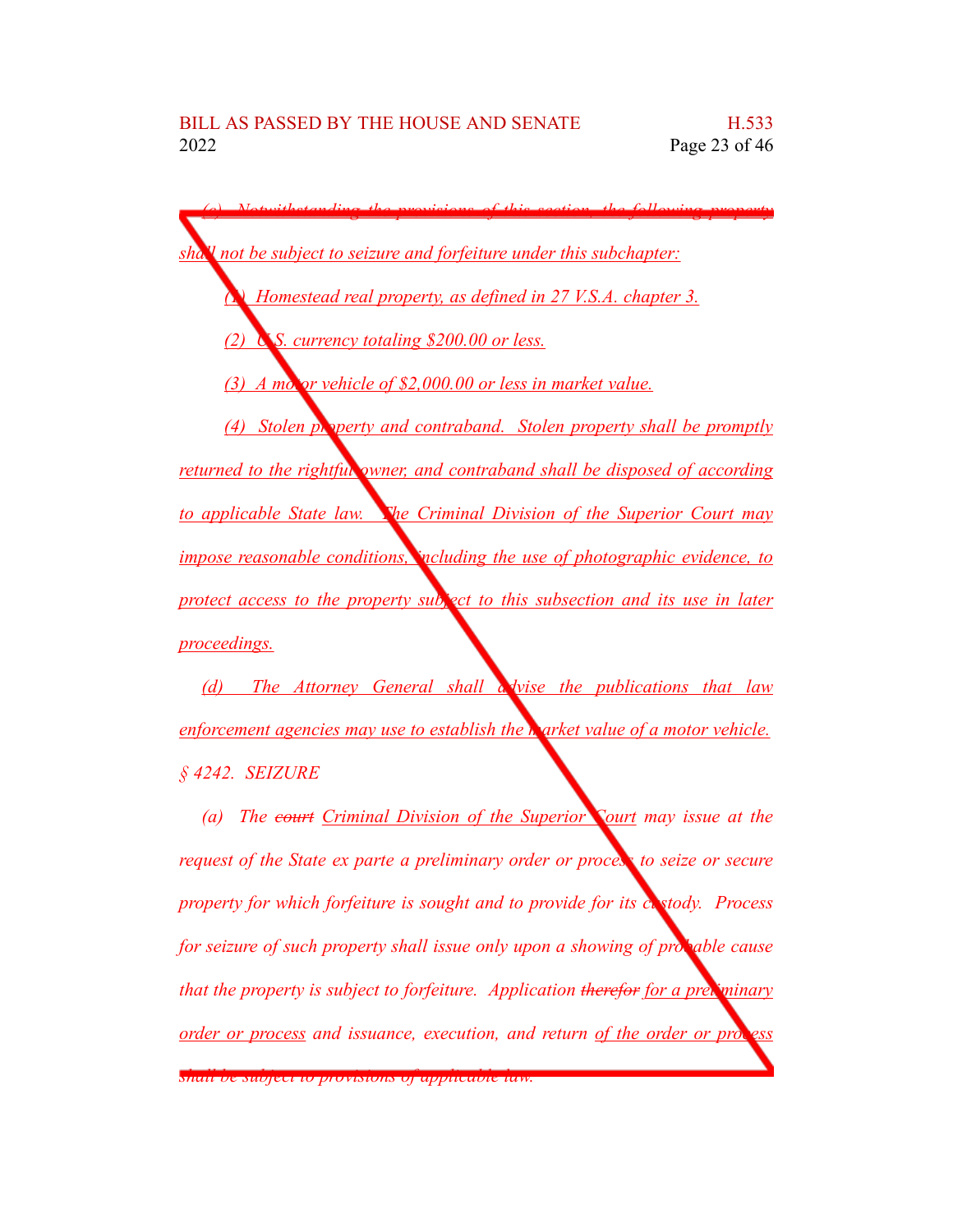*(b) Any property subject to forfeiture under this subchapter may be seized upon process. Seizure without process may be made when:*

*(1) the seizure is incident to an arrest with probable cause or a search under a valid search warrant;*

*(2) the property subject to seizure has been the subject of a prior judgment in favor of the State in a forfeiture proceeding under this subchapter; or*

*(3) the seizure is incident to a valid warrantless search.* 

*(c) The State may temporarily secure property pending a request of the State ex parte for a preliminary ora y or process pursuant to this section.* 

*(c)(d) If property is seized without process under subdivision (b)(1) or (3) of this section and the State intends to seek forfeiture under this subchapter, the State shall forthwith petition the court Criminal Division for a preliminary order or process under subsection (a) of this section.*

*(d)(e) Notwithstanding subsection 4241(b) of this title, all regulated drugs the possession of which is prohibited under this chapter are contraband and shall be automatically forfeited to the State and destroyed.*

*§ 4242a. PROMPT POSTSEIZURE PROCEEDINGS*

*(a) Following the seizure of property for which the State seeks forfeiture pursuant to section 4241 of this title, a defendant or any owner, co-owner, or*

*regular user of the property has a right to a prompt postseizure hearing.*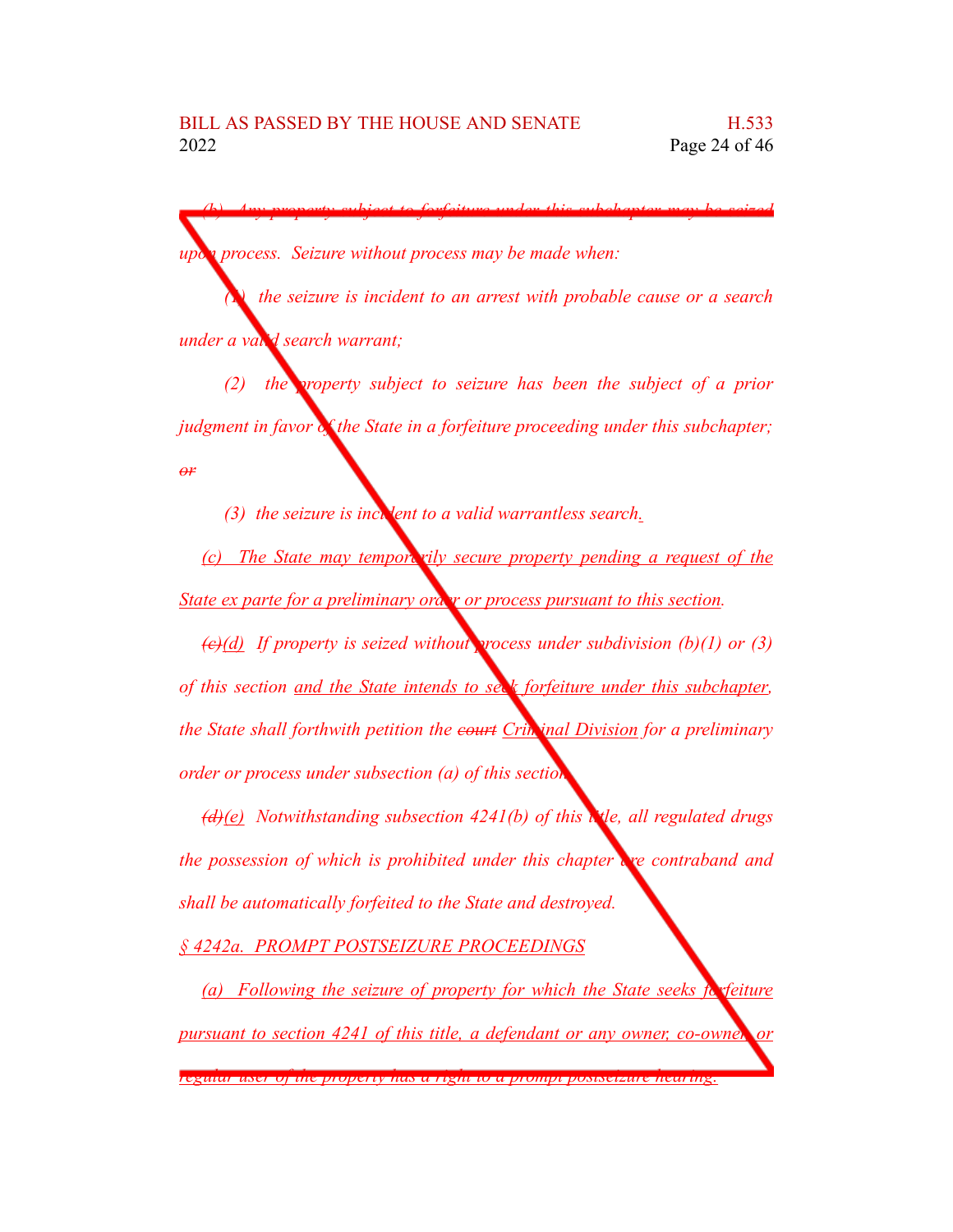*(b) A defendant, owner, co-owner, or regular user may petition the Criminal Division having jurisdiction for a prompt postseizure hearing. (c) The State shall notify any owner, co-owner, or regular user of the property of which the State is aware, after a reasonable search of public records, that property has been seized pursuant to this subchapter, and the owner, co-owner, or regular user of the property may request a prompt postseizure hearing. (d) The Criminal Division shall hold a prompt postseizure hearing: (1) as a separate hearing; or (2) at the same time as a hearing pursuant to Rule 41(f) of the Vermont Rules of Criminal Procedure, a probable cause determination, a postarraignment hearing, or other pretrial hearing. (e) A party, by agreement of all parties or for good cause shown, may move for an extension of the hearing date. Any motion may be supported by an affidavit, sworn statement, or other submission. (f) The Criminal Division shall order the return of the seized property if it*

*finds:*

*(1) the seizure was invalid;*

*(2) a criminal charge has not been filed and no extension of the filing period established under this section is available;*

*(3) the property is not reasonably required to be held as evidence; or*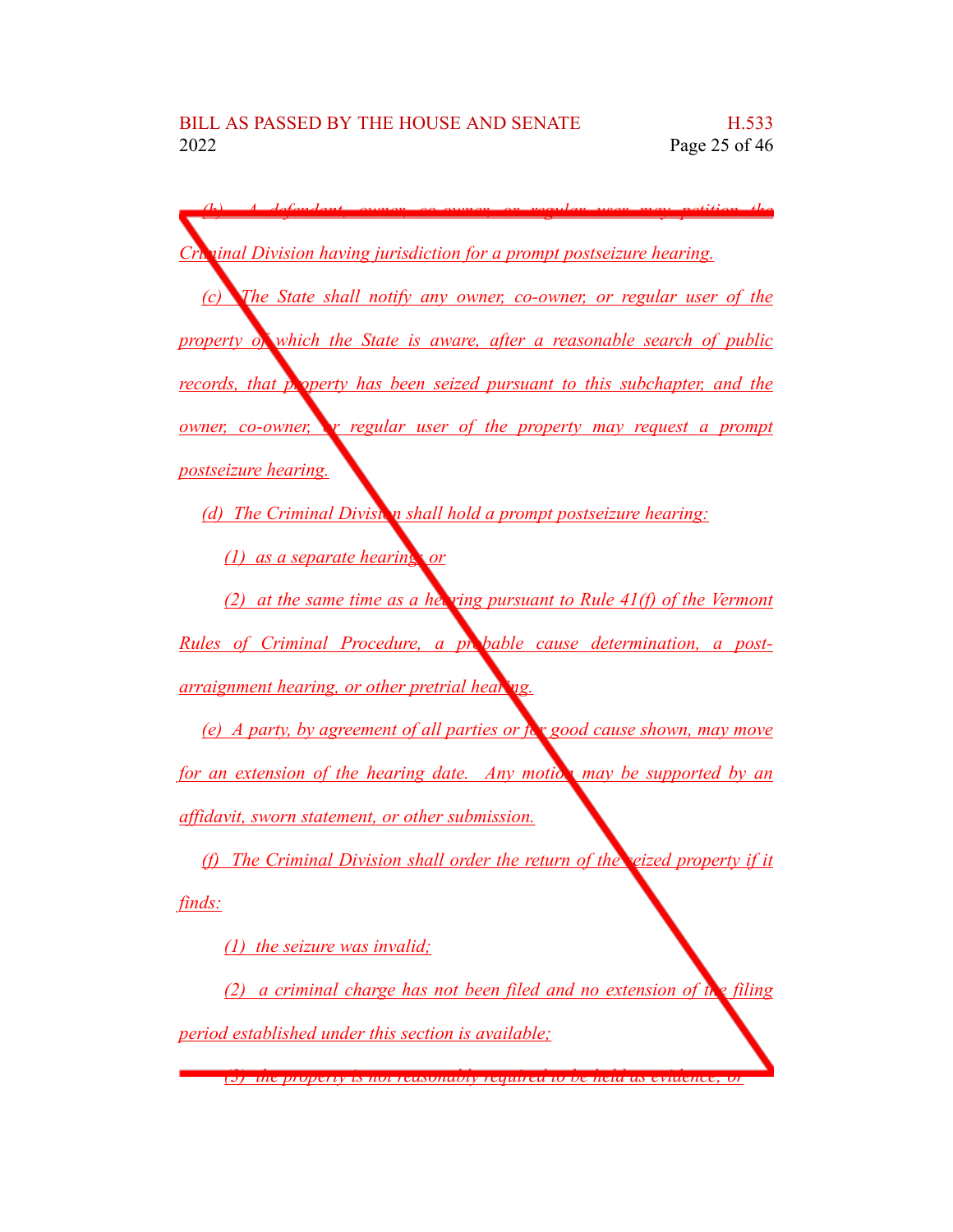*(4) the final judgment will likely be in favor of the defendant or any other person with an interest in the property. (g) The provisions of this section do not apply to contraband. § 4243. JUDICIAL CRIMINAL FORFEITURE PROCEDURE (a) Conviction or agreement required. An asset is subject to forfeiture by judicial determination* as a *criminal sanction under section* 4241 *of this title and 13 V.S.A. § 364 if:*

*(1) a person is convicted of the criminal offense related to the action for forfeiture and the State establishes by clear and convincing evidence that the property is an instrument of or represents the proceeds of the underlying offense; or*

*(2) a person enters into an a plea agreement or other agreement with the prosecutor, including an agreement under which he or she the person is not charged with a criminal offense related to the action for forfeiture subjecting the person to forfeiture under section 4241 of this title; or*

*(3) a person is granted immunity or a reduced punishment, with or without the filing of a criminal charge, in exchange for testifying or assisting a law enforcement investigation or prosecution.*

*(b) Evidence. The State may introduce into evidence in the judicial forfeiture case the fact of a conviction in the Criminal Division Discovery.*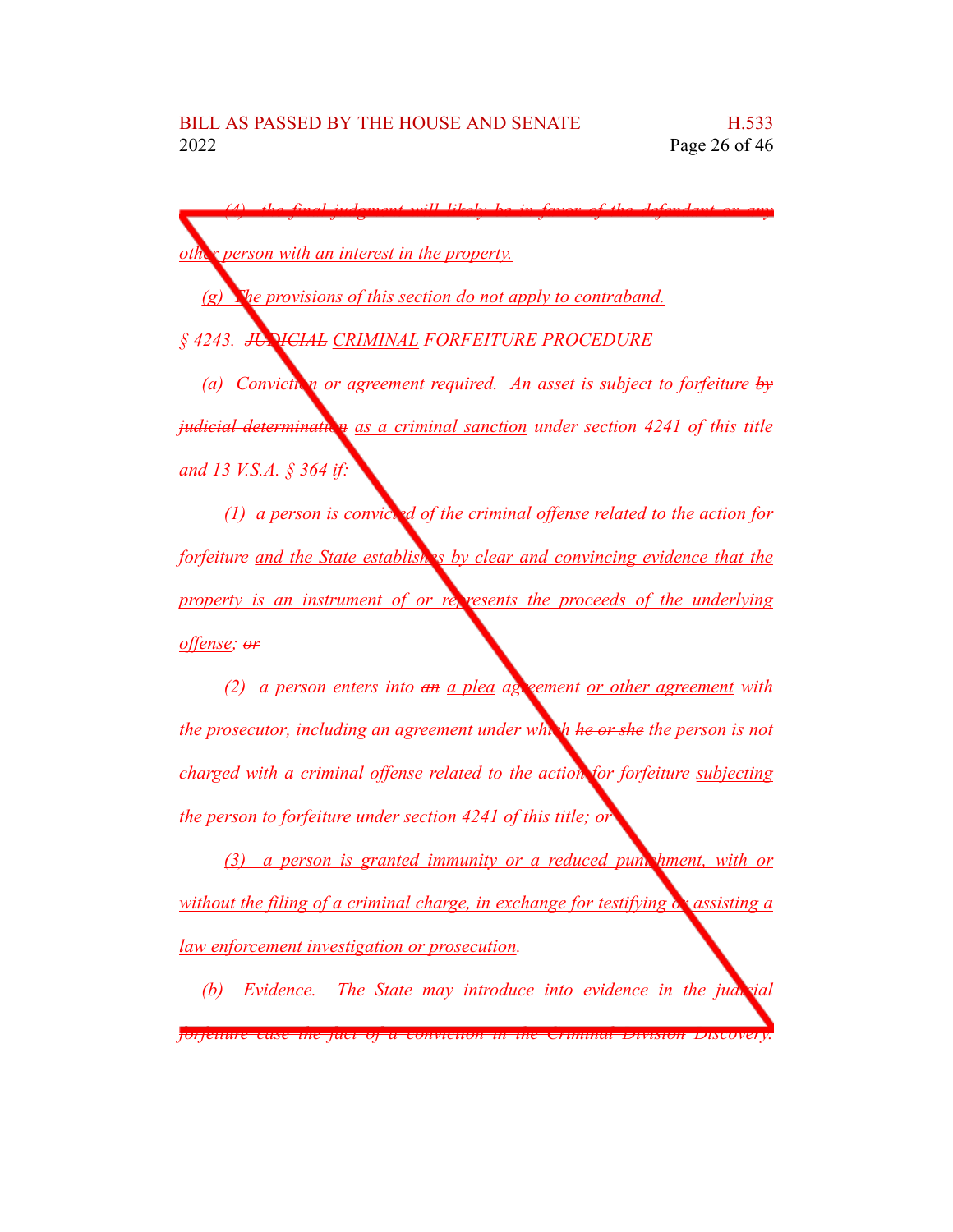*Discovery related to the criminal forfeiture proceeding is subject to the Vermont Rules of Criminal Procedure.* 

*(c) Burden of proof. The State bears the burden of proving by clear and convincing evidence that the property is an instrument of or represents the proceeds of the underlying offense.*

*(d) Notice. Within 60 days from when the seizure occurs, the State shall notify* any *owners, possessors, and lienholders of the property of the action, if known or readily ascertainable. Upon motion by the State, a court may extend the time period for sending notice for a period not to exceed 90 days for good cause shown. Notice of proposed forfeiture.*

*(1) The loss of property subject to forfeiture shall be considered as a criminal sanction as part of and following the prosecution of the crime that subjects the individual with an interest in the property to forfeiture of property pursuant to section 4241 of this title. Upon the State's determination that it will seek forfeiture, the State shall file a Notice of Proposed Forfeiture as shall be a separate document not later than 30 days prior to trial or at the Criminal Division's discretion. The Notice of Proposed Forfeiture shall include the following information:*

*(A) the facts upon which the forfeiture is requested, including a description of the property subject to forfeiture and the type and quantity of regulated drug involved;*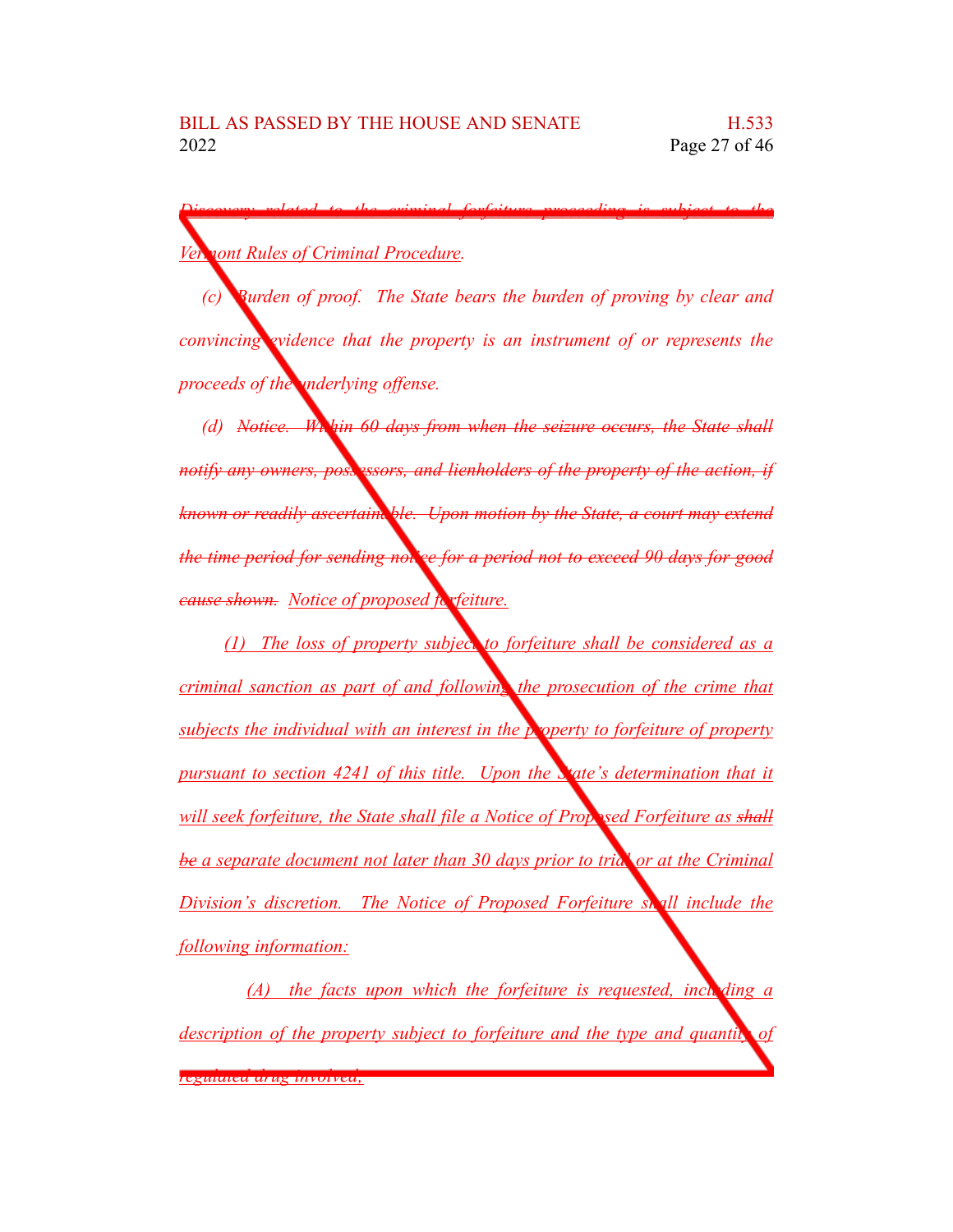*(B) the time, date, and place of the seizure; (C) the names of the apparent owner or owners, lienholders who have properly recorded their interests, and any other person appearing to have an interest, and, in the case of a conveyance, the name of the person holding title; the registered owner; and the make, model, and year of the conveyance; (D) the curvent location and custodian of the seized property; and (E) warning that seized property may be forfeited as a sanction related to the crime for which the individual was charged, as part of a sentencing consideration, as part of a plea agreement, or through other means for the court to oversee.*

*(2) The Notice of Potential Collateral Consequences of Conviction required pursuant to 13 V.S.A. chapter 231 shall include notification of the provisions of this subchapter.*

*(3) The State shall serve the Notice in accord ance with the Vermont Rules of Criminal Procedure. The State shall inform any owners, possessors, and lienholders of the property of the action, if known or readily ascertainable. In addition, the State shall cause the Notice to be published in a newspaper of general circulation in the State, as ordered by the Criminal Division.*

*(4) The Notice shall not be read to the jury of the underlying prosecution.*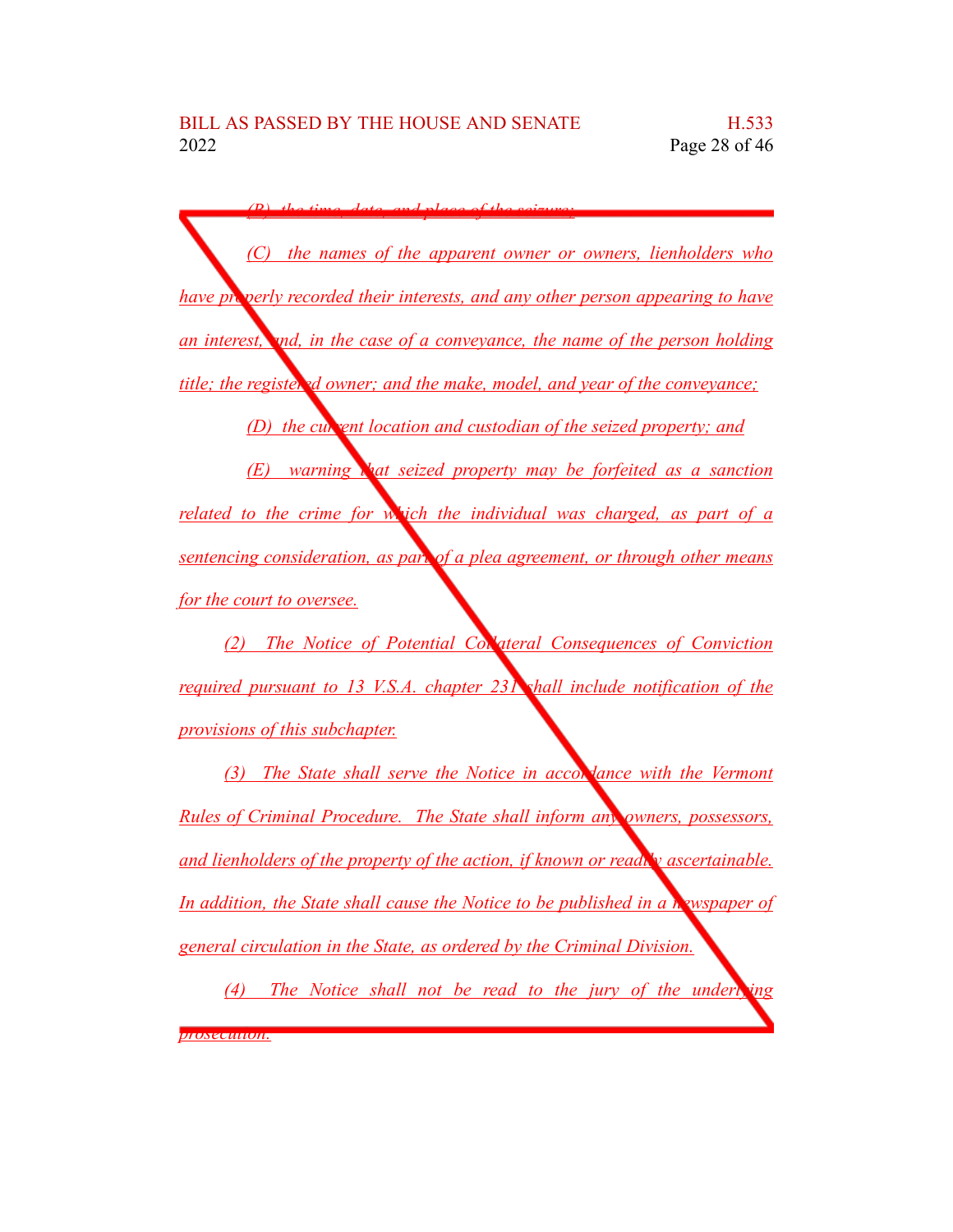*(5) The State may amend the Notice at any time before trial of the underlying prosecution.* 

*(6) The Criminal Division may grant an unlimited number of 30-day extensions for the filing of the Notice if, for each extension, the court determines that probable cause is shown and additional time is warranted.*

*(e) Return of property. If notice is not sent in accordance with subsection (d) of this section, and no time extension is granted or the extension period has expired, the law enforcement agency shall return the property to the person from whom the property was seized. An agency's return of property due to lack of proper notice does not restrict the agency's authority to commence a forfeiture proceeding at a later time. Nothing in this subsection shall require the agency to return contraband, evidence, or other property that the person from whom the property was seized is not entitled to lawfully possess.*

*(f) Filing of petition. The State shall file a petition for forfeiture of any property seized under section 4242 of this title promptly, but not more than 14 days from the date the preliminary order or process is issued. The petition shall be filed in the Superior Court of the county in which the property is located or in any court with jurisdiction over a criminal proceeding related to the property.*

*(g) Service of petition. A copy of the petition shall be served on all periments named in the petition as provided for in Rule 4 of the Vermont Rules of Civil*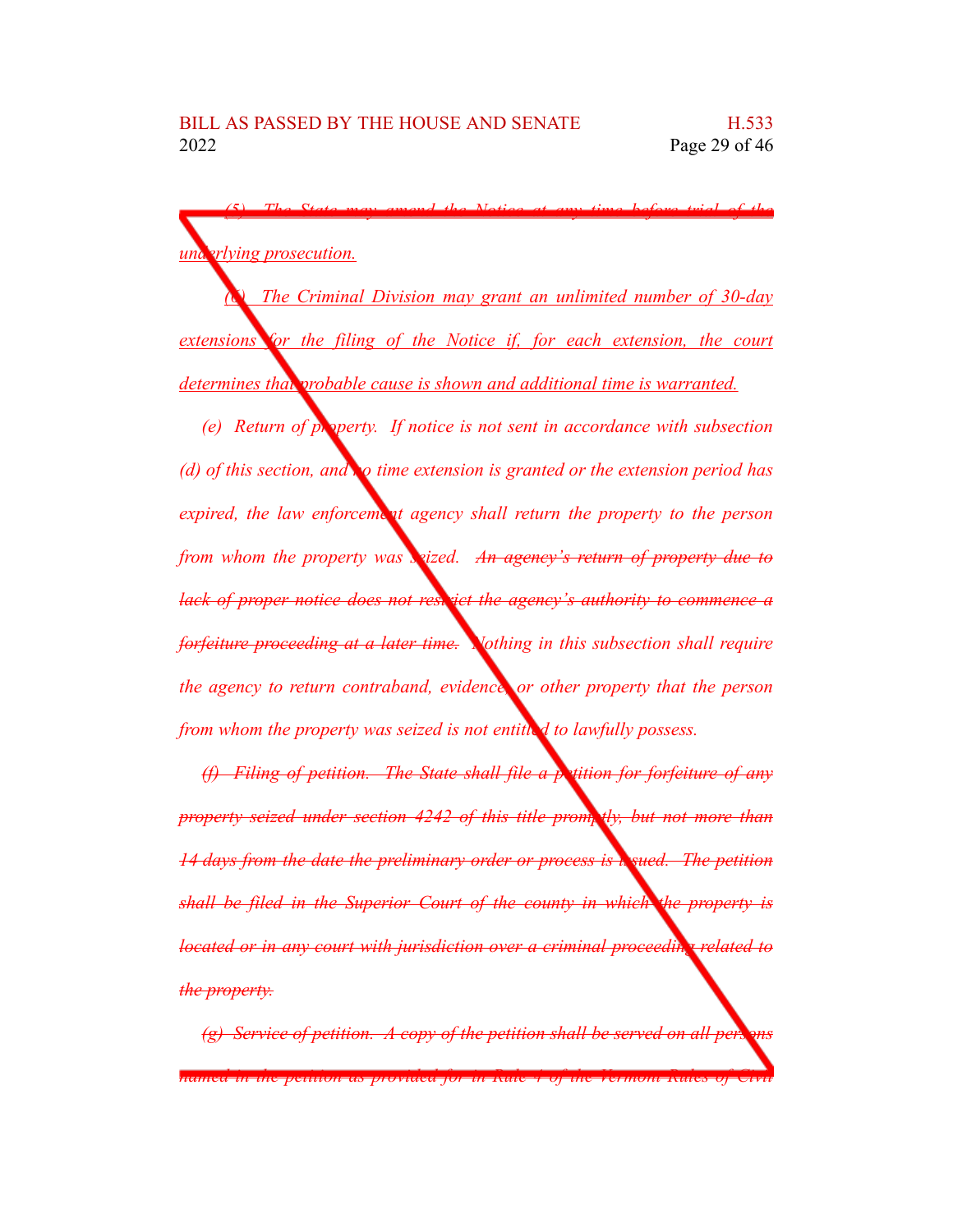*Procedure. In addition, the State shall cause notice of the petition to be published in a newspaper of general circulation in the State, as ordered by the court. The petition shall state:*

*(1) the facts upon which the forfeiture is requested, including a description of the property subject to forfeiture, and the type and quantity of regulated drug involved;*

*(2) the names of the apparent owner or owners, lienholders who have properly recorded their interests, and any other person appearing to have an interest; and, in the case of a conveyance, the name of the person holding title, the registered owner, and the make, model, and year of the conveyance. § 4244. FORFEITURE HEARING HEARINGS*

*(a) Within 60 days following service of notice of seizure and forfeiture under section 4243 of this title, a claimant may file a demand for judicial determination of the forfeiture. The demand must be in the form of a civil complaint accompanied by a sworn affidavit setting forth the facts upon which the claimant intends to rely, including, if relevant, the noncriminal source of the asset or currency at issue. The demand must be filed with the court administrator in the county in which the seizure occurred. Defendant's forfeiture hearing. The Criminal Division shall consider the loss of property subject to forfeiture as a criminal sanction as part of and following the prosecution of the underlying crime. The Criminal Division has discretion to*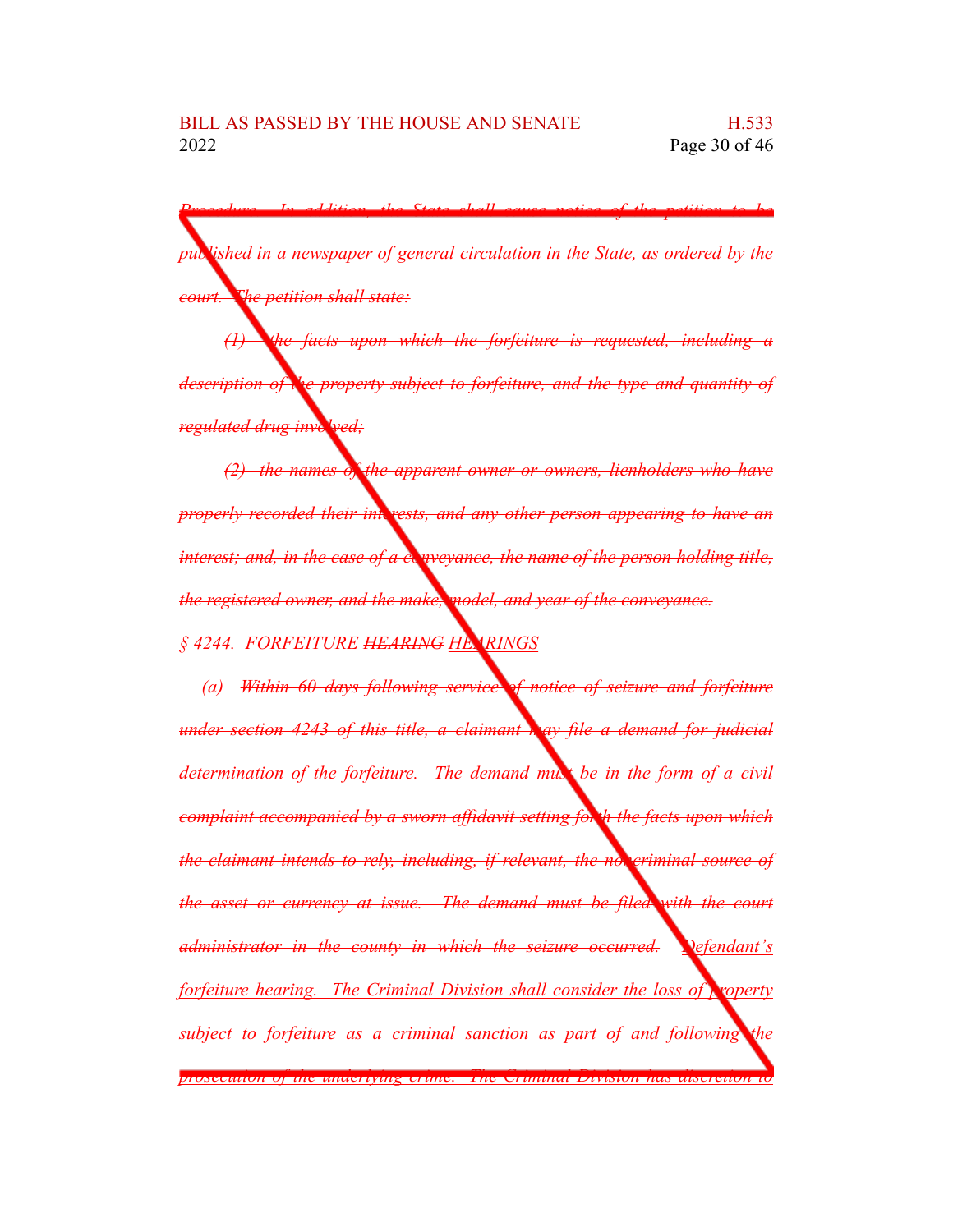*schedule the criminal forfeiture hearing as soon as practicable after the defendant's conviction of the offense subjecting the person to forfeiture under section 4241 of this title, including concurrent with sentencing. The hearing shall be conducted by the Criminal Division without a jury.*

*(b) The court shall hold a hearing on the petition as soon as practicable after, and in any event no later than 90 days following, the conclusion of the criminal prosecution. Exceptions to the conviction requirement. The Criminal Division may waive the conviction requirements of section* 4243 *of this title and subsection* (*a*) *of this section and grant title to the subject property to the State if the State files a motion not fewer than 90 days after seizure and shows by a preponderance of the evidence that, before conviction, the defendant:*

*(1) died;*

- *(2) was deported by the U.S. government;*
- *(3) abandoned the property; or*
- *(4) fled the jurisdiction.*

*(c) A lienholder who has received notice of a forfeiture proceeding may intervene as a party. If the court finds that the lienholder has a valid, good faith interest in the subject property which is not held through a straw purchase, trust, or otherwise for the actual benefit of another and that the lienholder did not at any time have knowledge or reason to believe that the property was being or would be used in violation of the law, the court upon*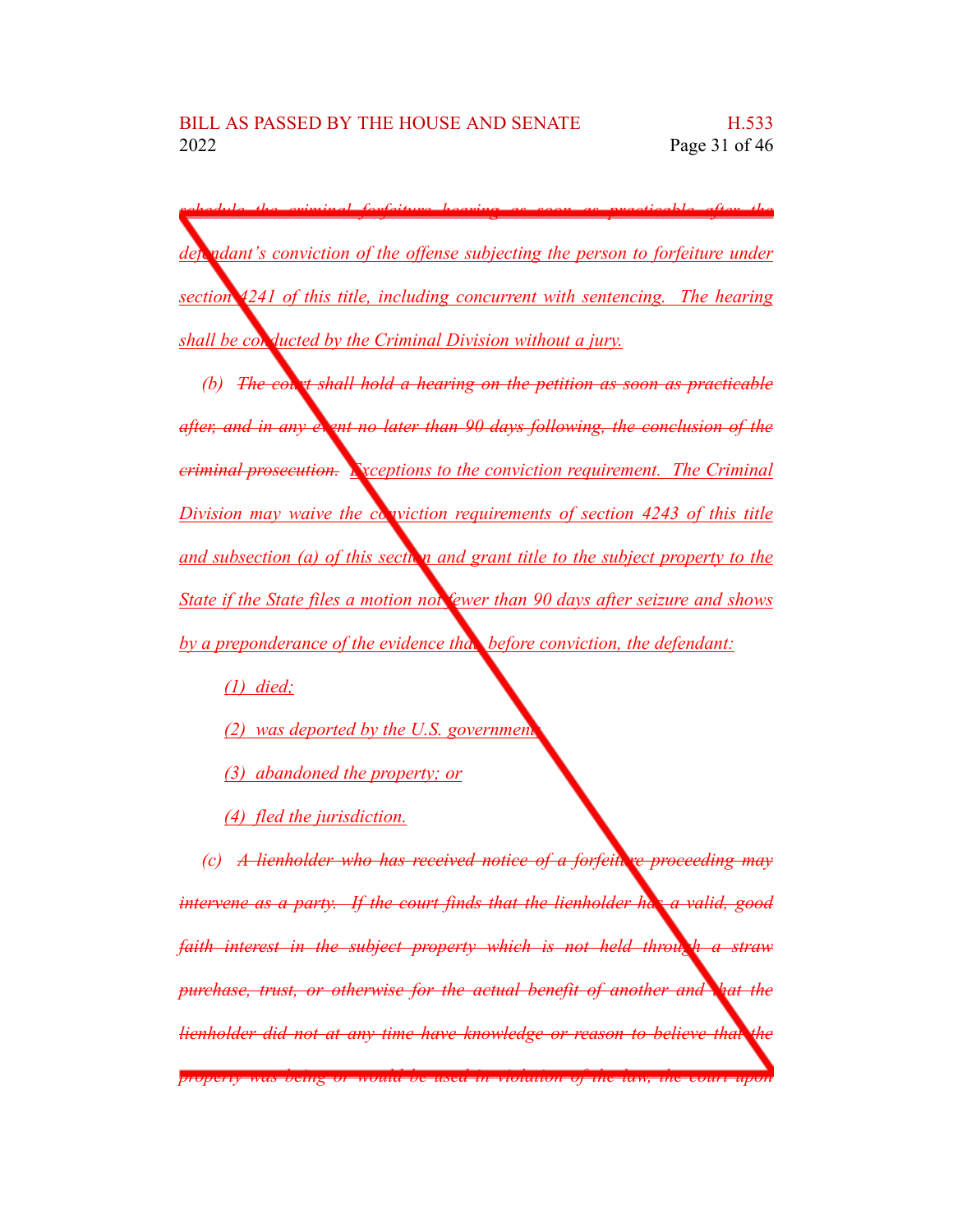| lien rolder's interest. Proportionality.                                         |
|----------------------------------------------------------------------------------|
|                                                                                  |
| The defendant, owner, co-owner, or other regular user of the                     |
| property max petition the Criminal Division to determine whether the forfeiture  |
| is unconstitution ally excessive under the Constitutions of the State of Vermont |
| <u>or the United State. At the Criminal Division's discretion, it may hold a</u> |
| <i>proportionality hearing:</i>                                                  |
| $(A)$ as a separate h aring; or                                                  |
| $(B)$ at the same time as a hearing pursuant to Rule 41(f) of the                |
| Vermont Rules of Criminal Proce lure, a prompt postseizure proceeding            |
| pursuant to section 4242a of this title or a forfeiture hearing pursuant to      |
| section 4244 of this title.                                                      |
| (2) The defendant has the burden of esta. lishing that the forfeiture is         |
| unconstitutionally excessive by a preponderance of the evidence at a hearing     |
| conducted by the Criminal Division without a jury. In determining whether the    |
| forfeiture is unconstitutionally excessive, the Criminal Diviston may consider   |
| all relevant factors including:                                                  |

*(A) the seriousness of the underlying crime and its impact on the community, including the duration of the activity, use of a firearm, and harm caused by the defendant;*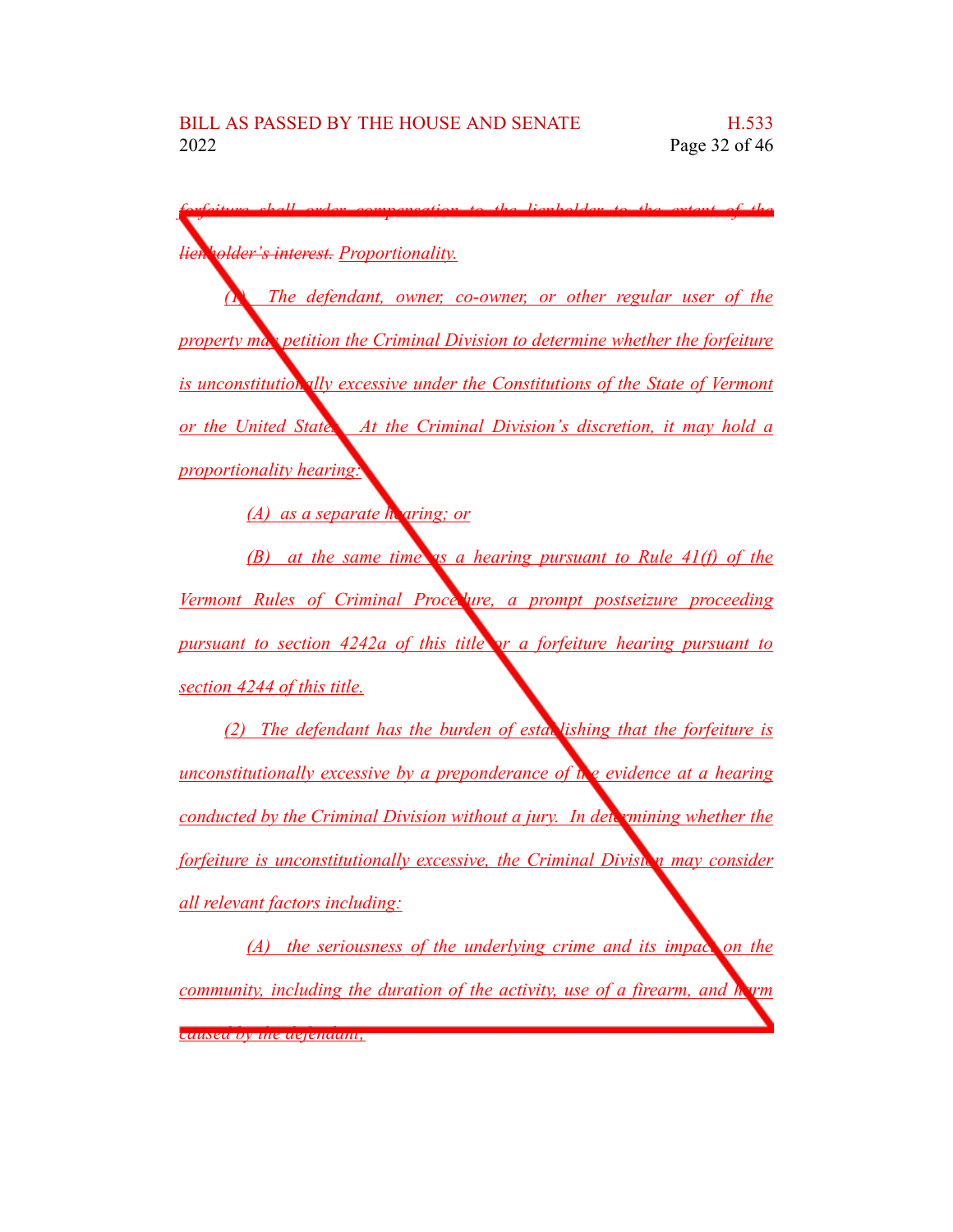*(B) the extent to which the defendant participated in the underlying crime; (C) the extent to which the subject property was used in committing the crime; (D) whether the underlying crime was completed or attempted; (E) the hardship to the defendant if the forfeiture of a motor vehicle would deprive the defendant of the defendant's livelihood; and (F) if forfeiture of the subject property is an undue hardship to the defendant's family. (3) In determining the value of the instrumentality subject to forfeiture, the Criminal Division may consider all relevant facts related to the fair market value of the property, including any publications identified by the Attorney General pursuant to subsection 4241(d) of this title. (4) The Criminal Division shall not consider the value of the subject property to the State in determining whether the forfeiture is unconstitutionally excessive.*

*(d) The court shall not order the forfeiture of property if an owner, coowner, or person who regularly uses the property, other than the defendant, shows by a preponderance of the evidence that the owner, co-owner, or regular user did not consent to or have any express or implied knowledge that the property was being or was intended to be used in a manner that would subject*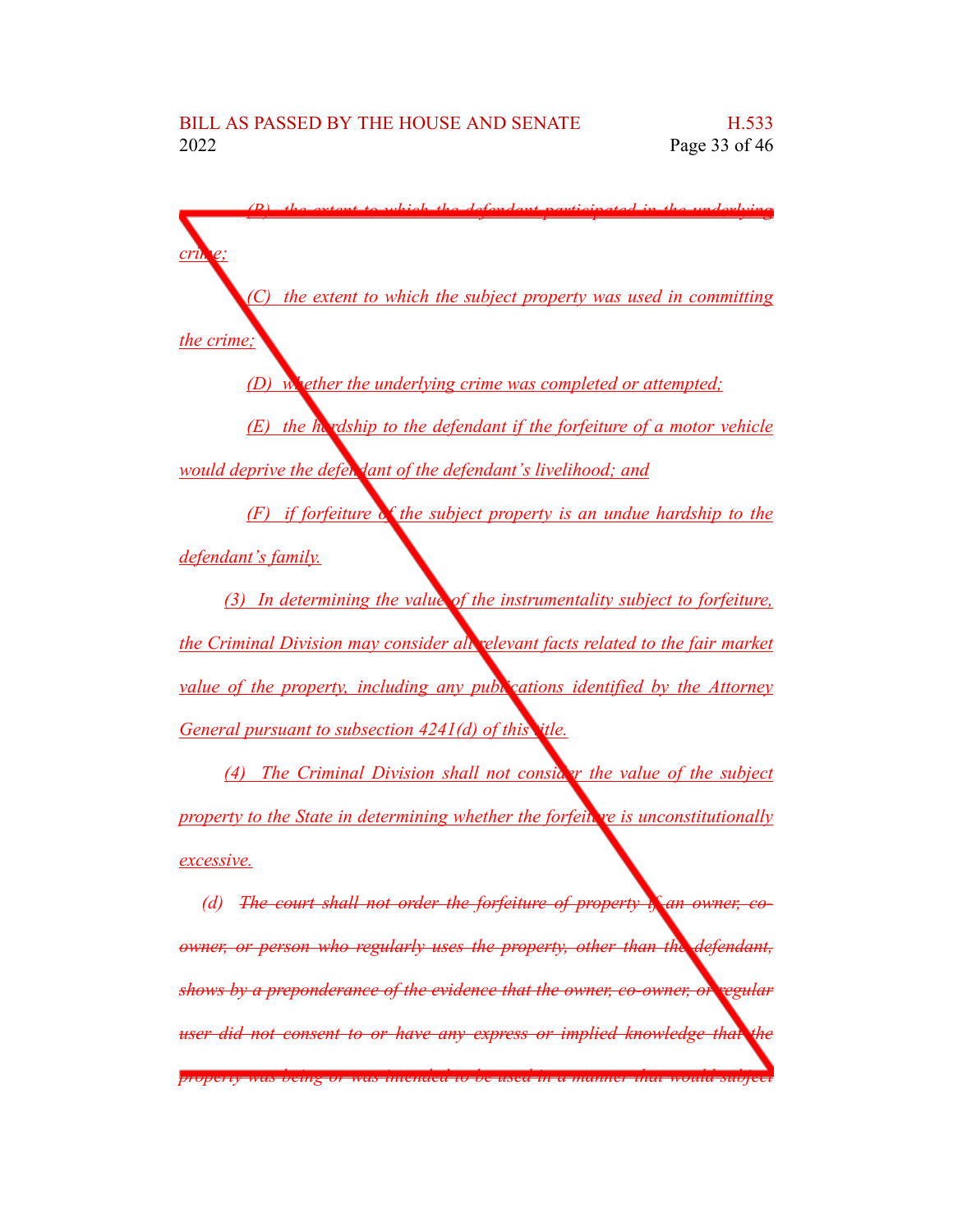*the property to forfeiture, or that the owner, co-owner, or regular user had no reasonable opportunity or capacity to prevent the defendant from using the property. Lienholder hearing. The Criminal Division shall not order the forfeiture of property subject to a lienholder's interest without a hearing upon petition by the lienholder, other than the defendant. A lienholder who has received notice of a criminal forfeiture proceeding may petition the Criminal Division at any time before it enters judgment in the prosecution of the underlying offense or grants a motion pursuant to subsection (b) of this section. The Criminal Division shall hear the petition within 30 days after its filing or at the court's discretion. The hearing shall be conducted by the Criminal Division without a jury and the hearing may be consolidated with any other hearing before the trial in the underlying prosecution. If a lienholder shows by clear and convincing evide*, *ce that the lienholder has a valid, good faith interest in the subject property that is not held through a straw purchase, trust, or otherwise for the actual benefit of another and that the lienholder did not at any time have actual knowledge or reason to believe that the property was being or would be used in violation of the law, the Criminal Division shall order return of the property to the lienholder or compensation to the lienholder to the extent of value of the lienholder's interest, whichever is of less cost or expense to effectuate.*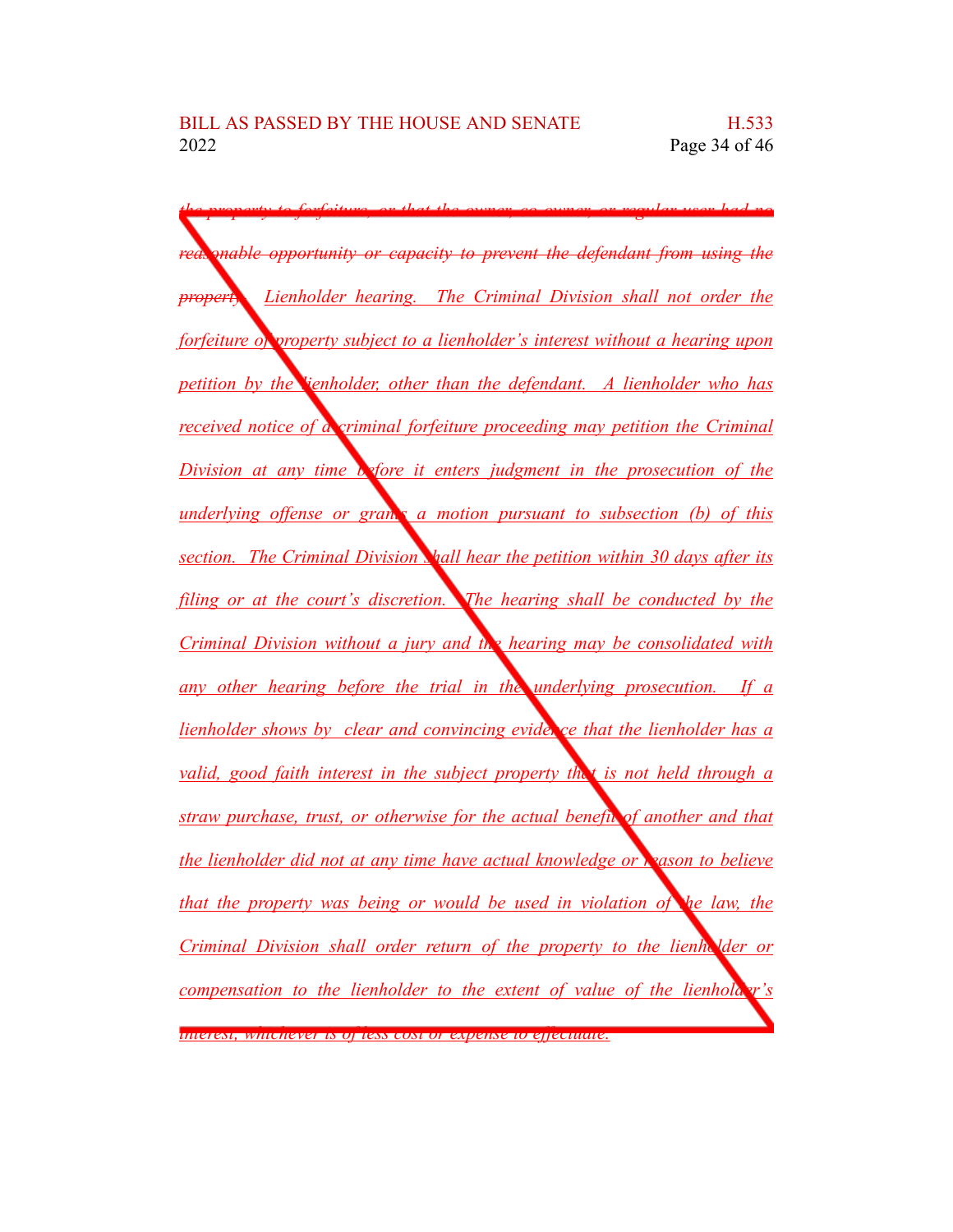*(e) The proceeding shall be against the property and shall be deemed civil in nature. The State shall have the burden of proving all material facts by clear and convincing evidence. Innocent owner hearing. The Criminal Division shall not order the forfeiture of property of an owner, co-owner, or person who regularly uses the property, other than the defendant, without a hearing upon petition by the owner, co-owner, or person who regularly uses the property.*

*(1) An owner, co-owner, or person who regularly uses the property, other than the defendant, may petition the Criminal Division at any time before it enters judgment in the prosecution of the underlying offense or grants a motion pursuant to subsection (b) of this section.*

*(2) The petition may be a simple written statement that sets forth:* 

*(A) the right, title, or interest in the property of the owner, co-owner, or person who regularly uses the property;*

*(B) the time and circumstances of the acquisition of the interest in the property;*

*(C) additional relevant facts supporting the petition; and*

*(D) a request for the return of the property or other relief sought by the owner, co-owner, or person who regularly uses the property.*

*(3) The Criminal Division shall hear the petition within 30 days after its*

*filing or at the court's discretion. The hearing shall be conducted by the*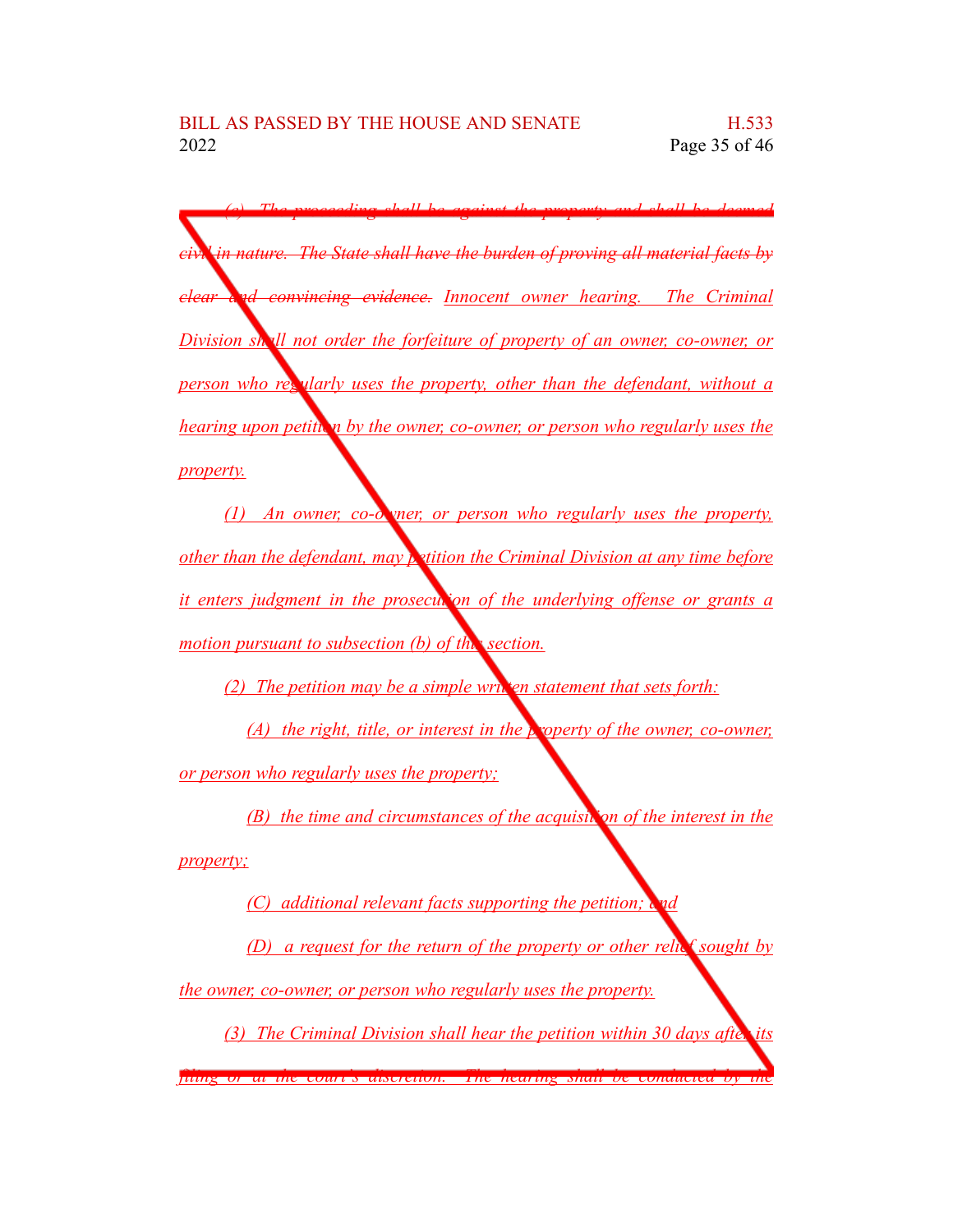*Criminal Division without a jury and the hearing may be consolidated with any other hearing before the trial in the underlying prosecution. (4) The owner, co-owner, or person who regularly uses the property, other than the defendant, has the burden to prove by clear and convincing evidence the validity of ownership interest or regular use. If the owner, coowner, or person who regularly uses the property meets the burden, the State has the burden to prove by clear and convincing evidence that the owner, coowner, or regular user did consent to or have actual knowledge that the property was being or was intended to be used in a manner that would subject the property to forfeiture. If the State fails to meet its burden, the Criminal Division shall orde<u>r</u> return of the property.* As used *in this subsection and subsection (d) of this section, "actual knowledge" means a direct and clear awareness of information, a fact, or a condition.*

*(5) The Criminal Division may impose reasonable conditions, including the use of photographic evidence, to protect access to property subject to this section and its use in later proceedings.*

*(f) The court shall make findings of fact and conclusions of law and shall issue a final order. If the petition is granted, the court shall order the property held for evidentiary purposes, delivered to the State Treasurer, or, in the case of regulated drugs or property which is harmful to the public, destred* 

*Judgment. The Criminal Division shall enter judgment:*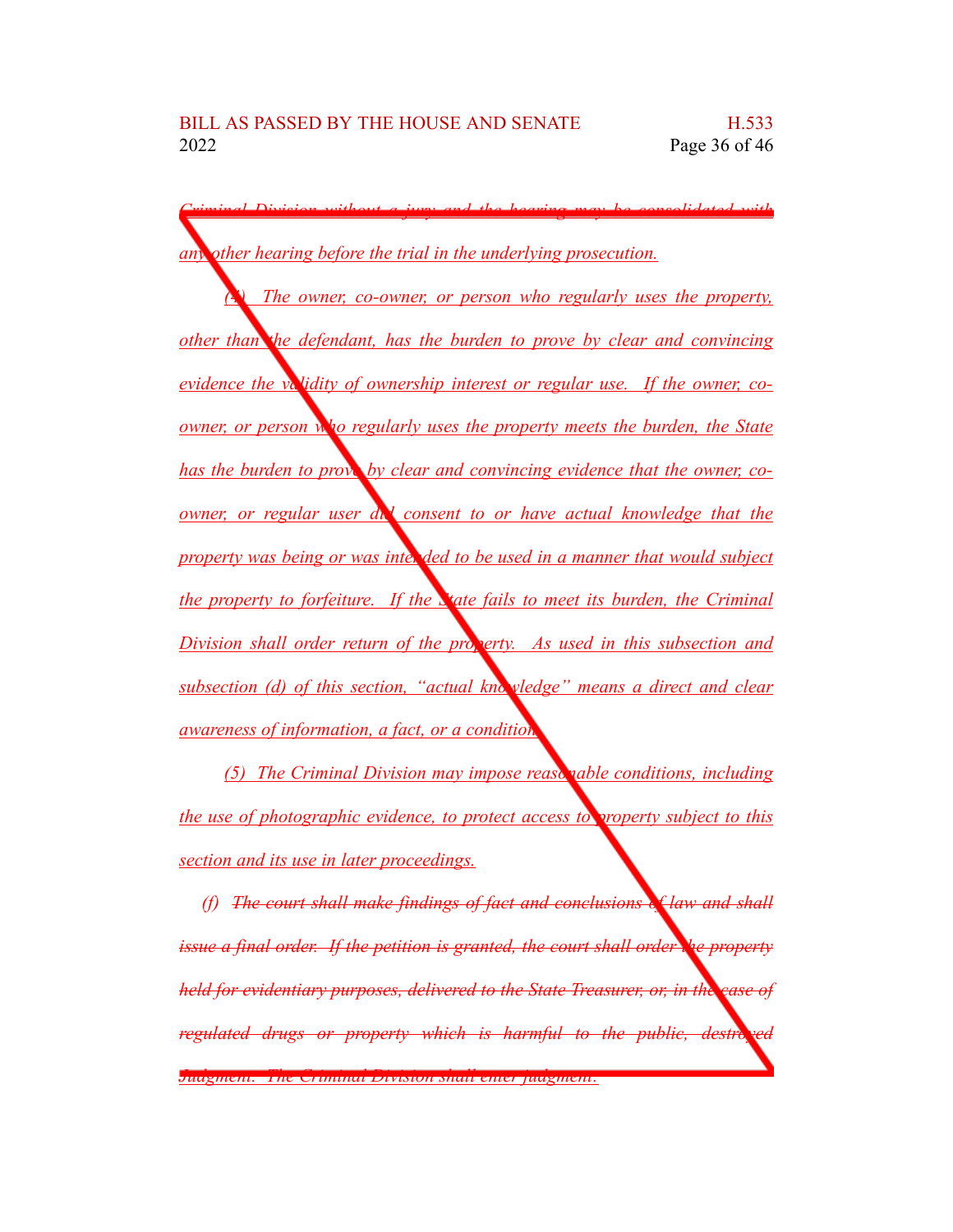*(1) dismissing the forfeiture proceeding and returning the subject property to the rightful owner if the State fails to meet its burden in the underlying criminal prosecution or the defendant's forfeiture hearing pursuant to subsection (a) of this section except, in the case of regulated drugs or property that is harmful to the public, the subject property shall be destroyed; (2) forfeiting the subject property if the State meets its burden in the underlying criminal prosecution and the forfeiture proceedings pursuant to subsection (a) of this section; or (3) following a hearing or at court's discretion pursuant to a stipulation or plea agreement. § 4244a. APPEAL The defendant may appeal the Criminal Division's decision regarding the seizure of forfeiture of property following final judgment in the forfeiture proceeding pursuant to the Vermont Rules of Criminal Procedure. § 4245. REMISSION OR MITIGATION OF FORFEITURE TO THE*

### *STATE'S ATTORNEY*

*(a) On petition filed within 90 days after completion of a forfeiture proceeding, a court that issued a forfeiture order pursuant to section 4244 of this title request by an owner, co-owner, or person who regularly uses the property, other than by the defendant, made at any time before the Criminal Division enters judgment in the prosecution of the underlying offense or grants*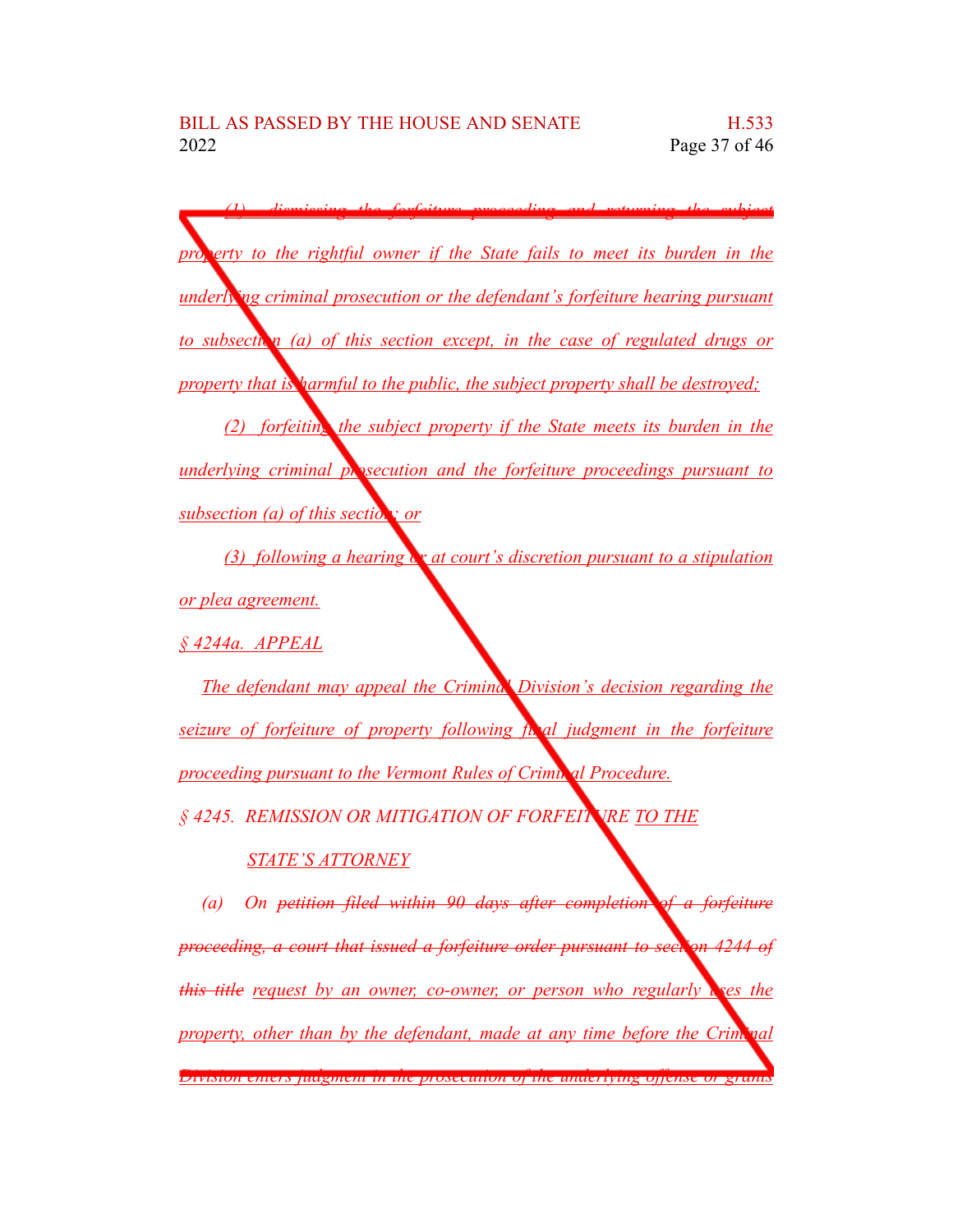*a motion pursuant to subsection (b) of section 4244 a State's Attorney may order exercise prosecutorial discretion and determine that the forfeiture be remitted or mitigated. The petition request shall be sworn and shall include all information necessary for its resolution or shall describe where such information can be obtained. Upon receiving a petition request, the court State's Attorney shall investigate and may conduct a an hearing interview if in its the State's Attorney's judgment it would be helpful to the resolution of the petition request. The court State's Attorney shall either approve or reject the petition request within 90 30 days.*

*(b) The court State's Attorney may remit or mitigate a forfeiture pursuant to this subchapter upon finding that relief should be granted to avoid extreme hardship or upon finding that the petitioner requestor has a valid, good faith interest in the property which that is not held through a straw purchase, trust, or otherwise for the benefit of another and that the petitioner did not at any time have knowledge or reason to believe that the property was being or would be used in violation of the law.*

### *§ 4247. DISPOSITION OF PROPERTY*

*(a) Whenever property is forfeited and delivered to the State Treasurer under this subchapter, the State Treasurer shall, no not sooner than 90 days of after the date the property is delivered but not later than one year after the*

*\* \* \**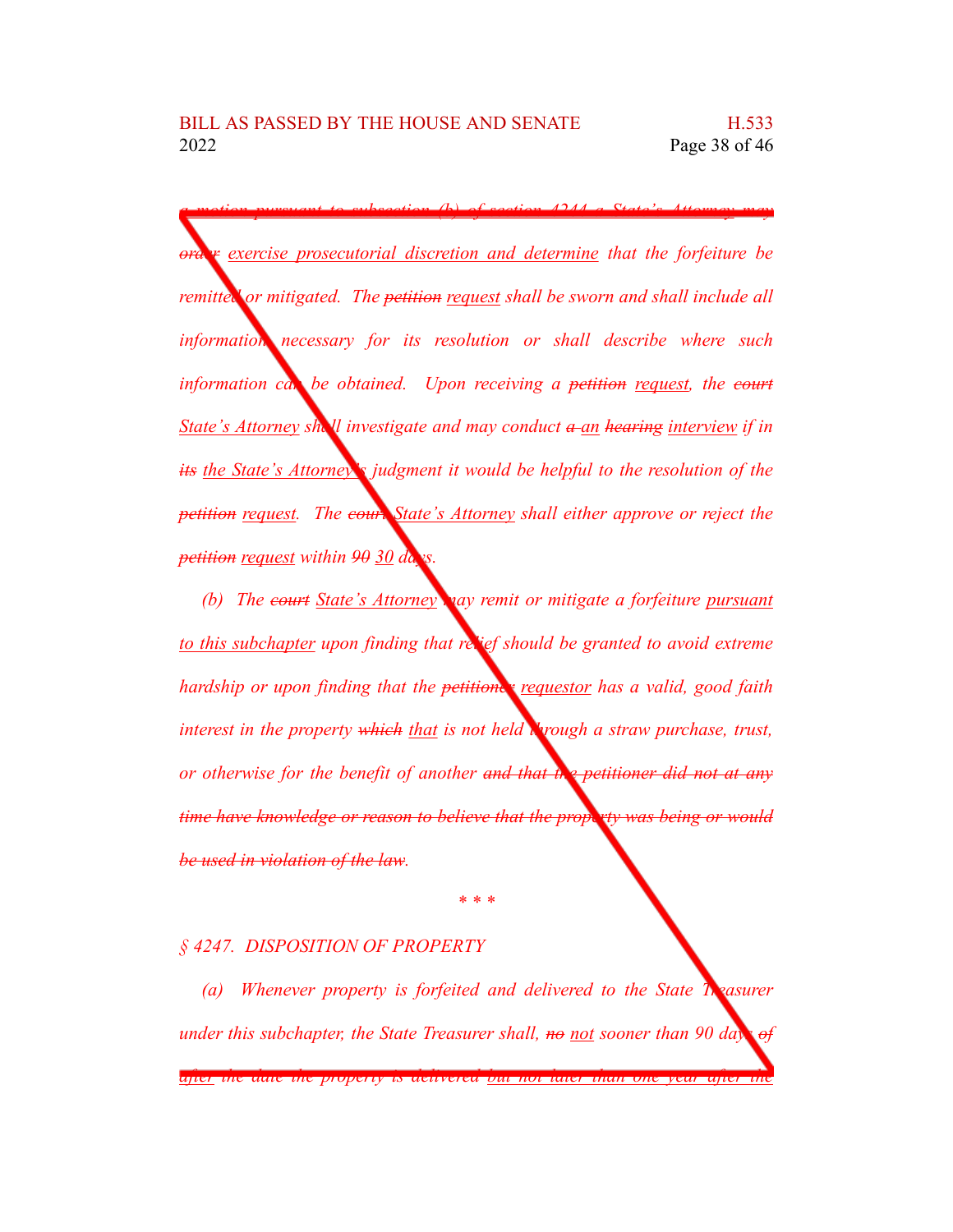*property is delivered, sell the property at a public sale held under 27 V.S.A. chapter 13 18, subchapter 7. (b) The proceeds from the sale of forfeited property, upon exhaustion of all appeals or at the Criminal Division's discretion, shall be used first to pay restitution to any victim of the underlying crime, then to offset any costs of selling the property, and then, after any liens on the property have been paid in full, applied to payment of seizure, storage, and forfeiture expenses, including animal care expenses related to the underlying violation. Remaining proceeds shall be distributed as follows:*

- *(1)(A) 45 55 percent shall be distributed among:*
	- *(i) the Office of the Attorney General;*
	- *(ii) the Department of State's Attorneys and Sheriffs; and*
	- *(iii) State and local law enforce mext agencies.*

*(B) The Governor's Criminal Justice and Substance Abuse Cabinet State Treasurer is authorized to determine the allocations among the groups listed in subdivision (A) of this subdivision (1), and may only reimburse the prosecutor* and law enforcement agencies for their proportion to participated *participation in the prosecution or enforcement effort resulting in the forfeiture for expenses incurred, including controlled drug-buy money, investigation costs, salaries, benefits, overtime, and any other actual expenses for involved personnel. The proceeds shall be held by the Treasurer until the Cabinet*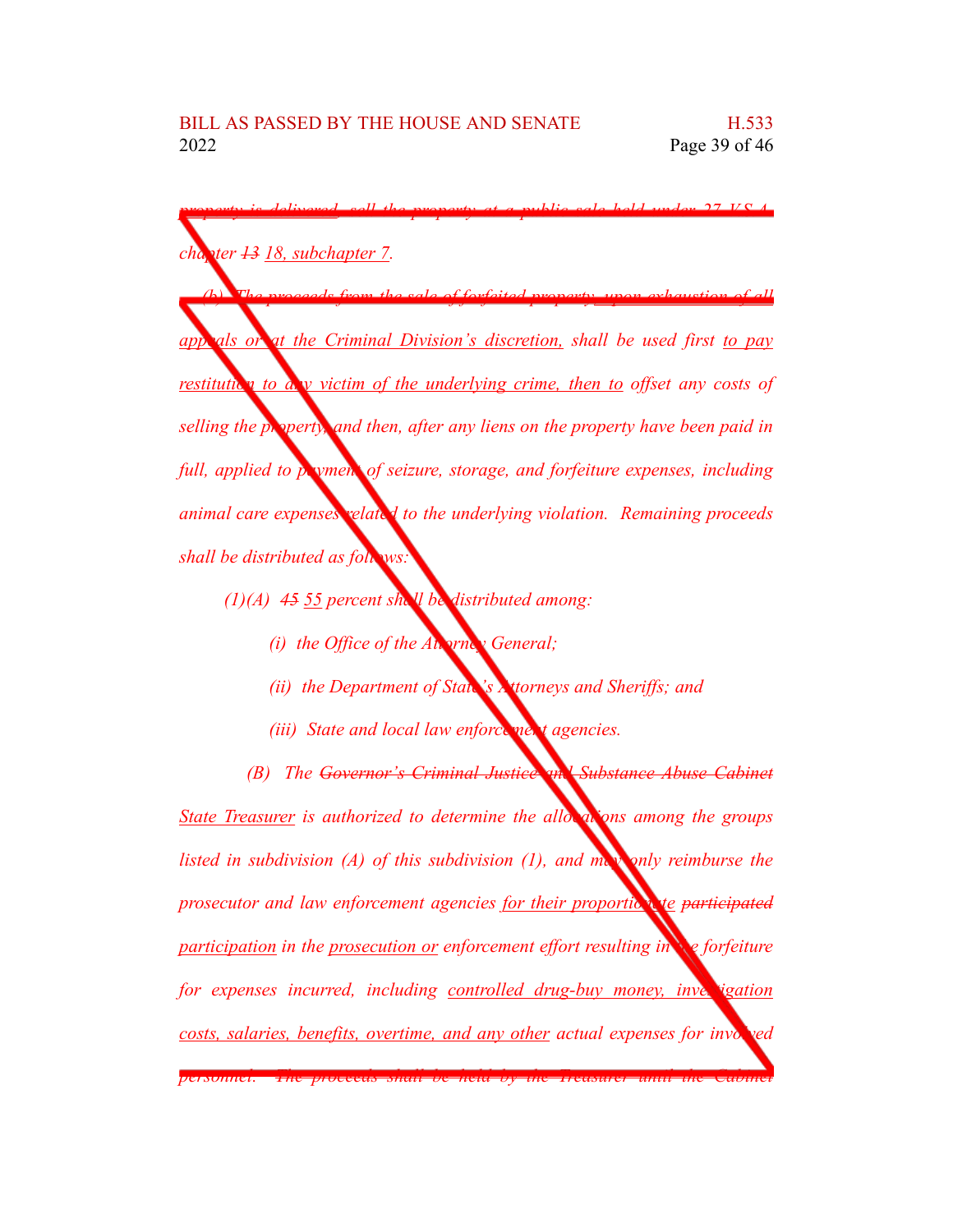*notifies the Treasurer of the allocation determinations, at which time the Upon determination of the allocations, the Treasurer shall forward promptly distribute the allocated amounts to the appropriate agency's operating funds. Notwithstan ding the provisions of this subsection (b), 10 percent of the proceeds distributed pursuant to subdivision (A) of this subdivision (1) shall be directed as follows:*

*(i) five percent to the Evidence-Based Education and Advertising Fund established in 33 V.S.A. § 2004a; and*

*(ii) five percent to the Center for Crime Victim Services.*

*(2) The remaining 55 45 percent shall be deposited in the General Fund.*

*(b) The proceeds from the sale of forfeited property, upon exhaustion of all appeals or at the Criminal Division's discretion, shall be used first to pay restitution to any victim of the underlying crime, then to offset any costs of selling the property, and then, after any liens on the property have been paid in full, applied to payment of seizure, storage, and forfeiture expenses, including animal care expenses related to the underlying violation. Remaining proceeds shall be distributed as follows:*

- *(1)(A) 45 percent shall be distributed among:*
	- *(i) the Office of the Attorney General;*
	- *(ii) the Department of State's Attorneys and Sheriffs; and*

*<sup>(</sup>iii) State and local law enforcement agencies.*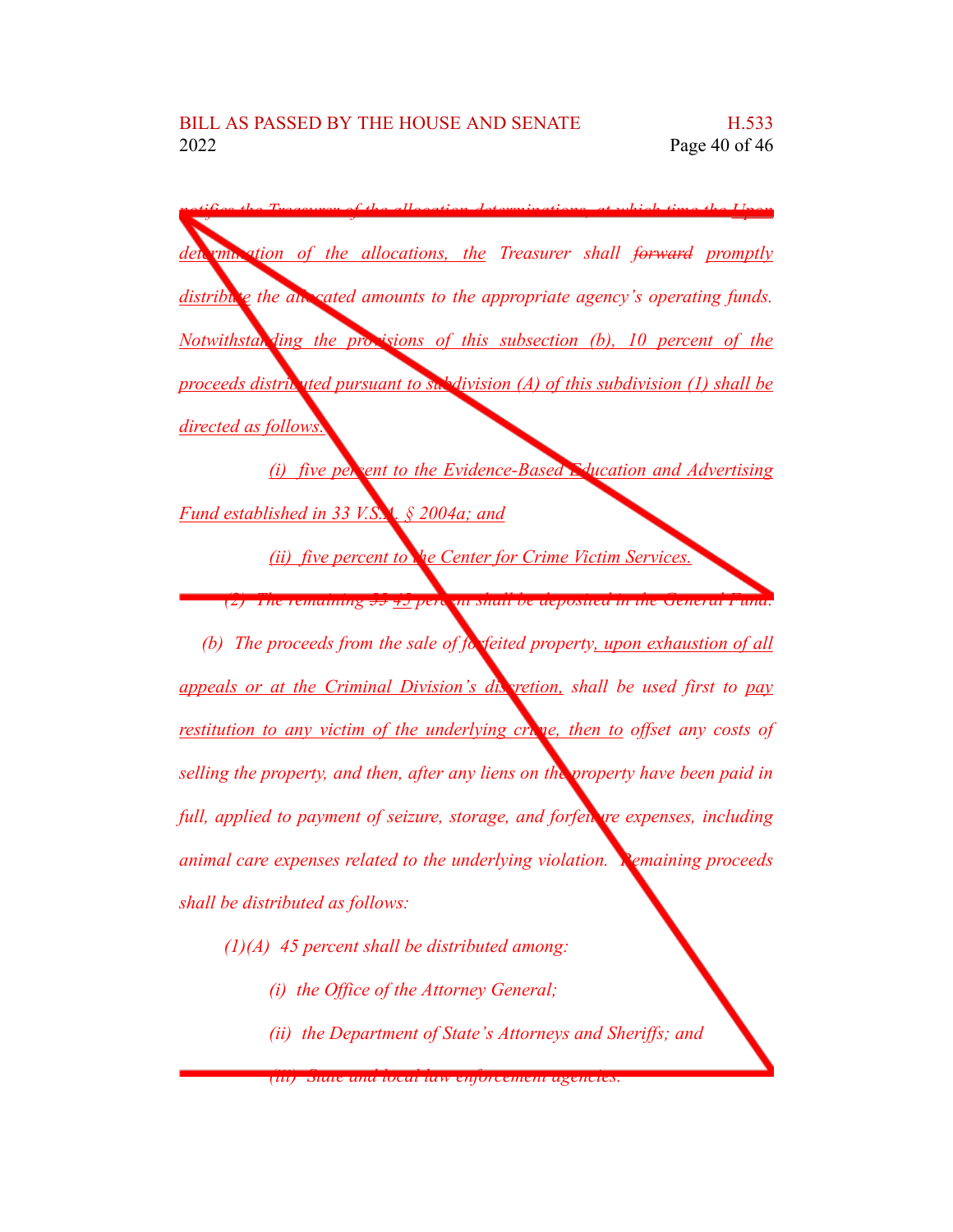*(B) The Governor's Criminal Justice and Substance Abuse Cabinet State Treasurer is authorized to determine the allocations among the groups listed in subdivision (A) of this subdivision (1), and may only reimburse the prosecutor and law enforcement agencies that participated for their proportionate participation in the prosecution or enforcement effort resulting in the forfeiture for expenses incurred, including controlled drug-buy money, investigation costs, salaries, benefits, overtime, and any other actual expenses for involved personnel. The proceeds shall be held by the Treasurer until the Cabinet notifies the Treasurer of the allocation determinations, at which time the Upon determination of the allocations, the Treasurer shall forward promptly distribute the allocated amounts to the appropriate agency's operating funds.*

*(2) The remaining 55 percent shall be deposited in the General Fund.*

*\* \* \**

*§ 4248a. LIMITATION ON FEDERAL ADOPTION*

*(a) A State or local law enforcement agency shall not transfer or offer for adoption property seized from a defendant, owner, co-owner, or regular user of the property pursuant to this subchapter to a federal agency for the purpose of forfeiture under 18 U.S.C. chapter 46 or other federal law unless the seized property includes U.S. currency exceeding \$25,000.00. This subsection only applies to seizure by State or local law enforcement agencies pursuant to their*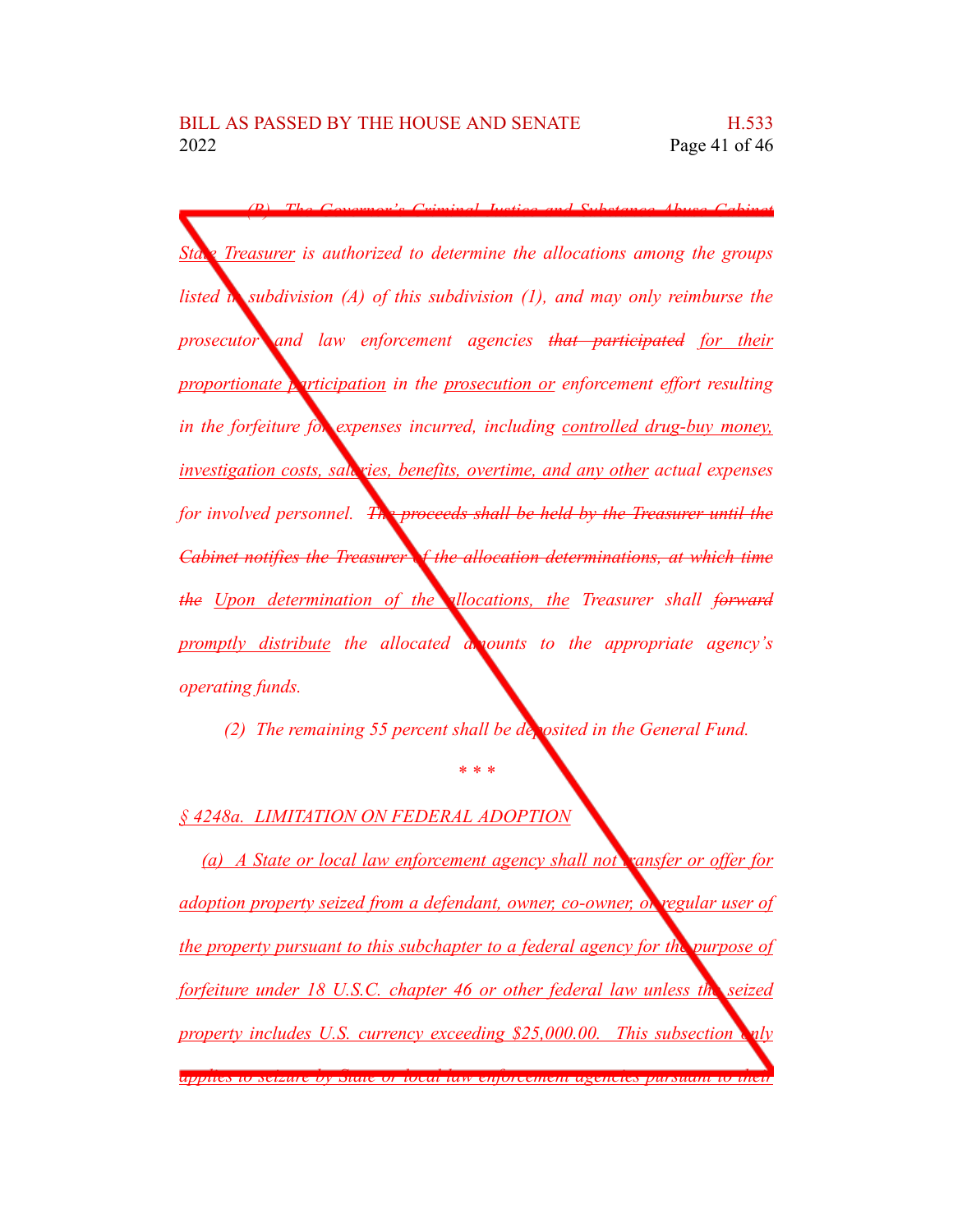

*Sec. 1. DRUG-RELATED PROPERTY SEIZURE AND FORFEITURE;*

*WORKING GROUP; REPORT*

*(a) Creation. There is created the Property Seizure and Forfeiture Working Group to study Vermont's use of property seizure and forfeiture processes under federal and State law for drug-related offenses.*

*(b) Membership. The Working Group shall be composed of the following members:*

*(1) the Chief Judge of the Vermont Superior Court or designee;*

*(2) the Attorney General or designee;*

*(3) the State Treasurer or designee;*

*(4) the Defender General or designee;*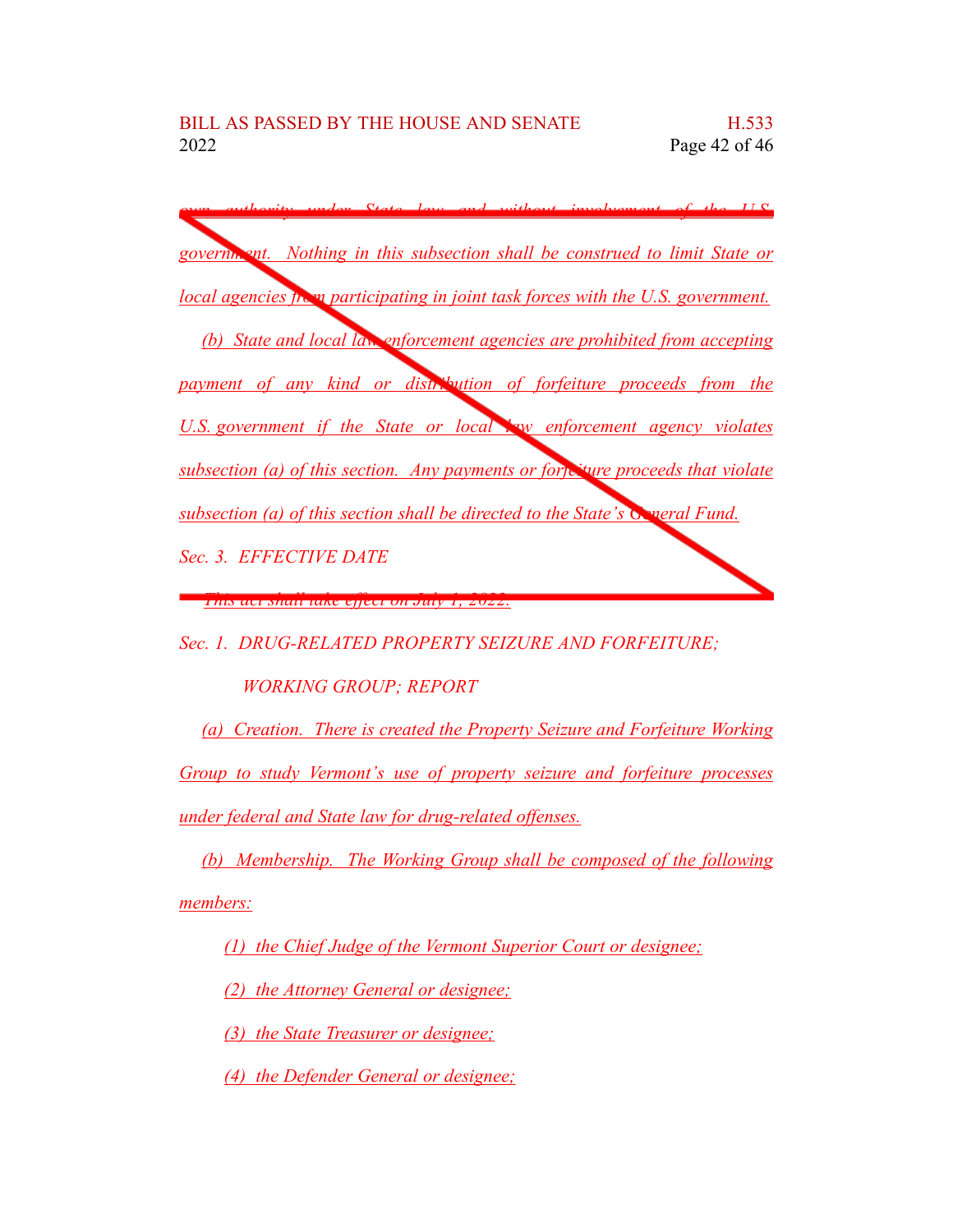*(5) the Commissioner of Public Safety or designee;*

*(6) the Executive Director of the Department of State's Attorney and*

*Sheriffs or designee;*

*(7) the President of the Vermont Sheriffs' Association or designee; and*

*(8) the Center for Justice Reform at Vermont Law School.*

*(c) Powers and duties. The Working Group shall study how Vermont law enforcement used federal and State law to seize and forfeit property in drugrelated offenses since 2015. In particular, the study shall examine:*

*(1) the date, type, quantity, value, and location of any seized property;*

*(2) the number of State property seizures resulting in federal adoption;*

*(3) forfeiture actions commenced using the State and federal processes, including the date of commencement, type of forfeiture process used, and why the specific forfeiture process was selected;*

*(4) drug offenses related to any State and federal forfeiture actions, including the date the offense is charged and date of final judgment, plea agreement, or other agreement disposing of the matter;*

*(5) whether innocent owners, lienholders, or other interested parties aggrieved by a seizure or forfeiture intervened or otherwise participated in any State and federal forfeiture actions;*

*(6) the outcomes of State and federal forfeiture actions, including the dates of disposition and whether property was forfeited, returned, or otherwise*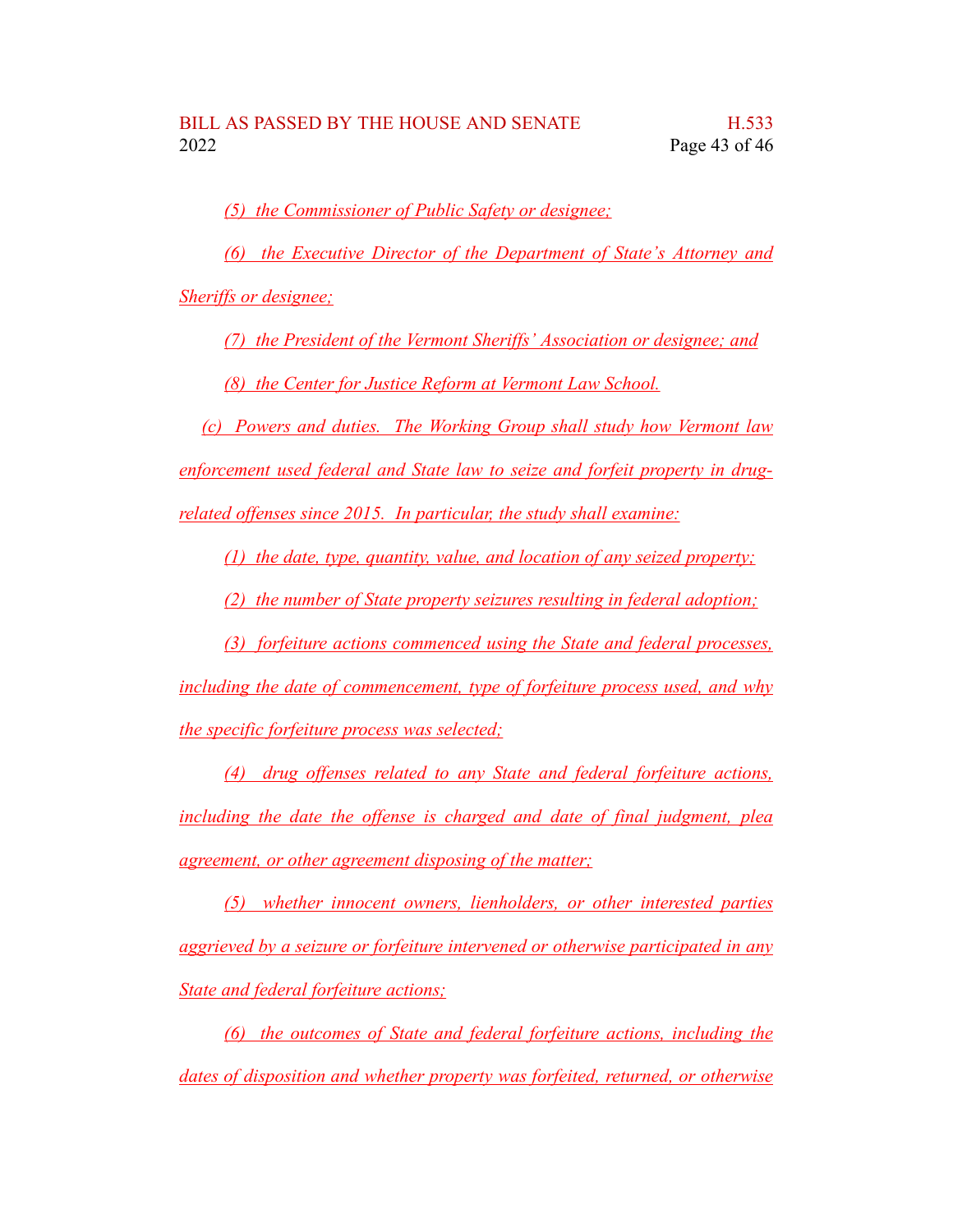*disposed;*

*(7) how and when the proceeds of forfeited property were distributed using the State and federal processes, including the share of proceeds received by any law enforcement agencies and prosecutors' offices;*

*(8) how any proceeds were used by law enforcement agencies and prosecutors' offices;*

*(9) any problems, impediments, or issues with the State process, including impacts on the State court system if it is expanded; and*

*(10) any complaints concerning abuse of the State and federal processes by law enforcement agencies or prosecutors' offices.*

*(d) Report. On or before December 15, 2022, the Working Group shall submit a written report in the form of proposed legislation to the Joint Legislative Justice Oversight Committee, the Senate Committee on Judiciary, and the House Committee on Judiciary.*

*(e) Meetings.*

*(1) The Chief Judge of the Vermont Superior Court or designee shall call the first meeting of the Working Group to occur on or before July 15, 2022.*

*(2) The Committee shall select a chair from among its members at the first meeting.*

*(3) A majority of the membership shall constitute a quorum.*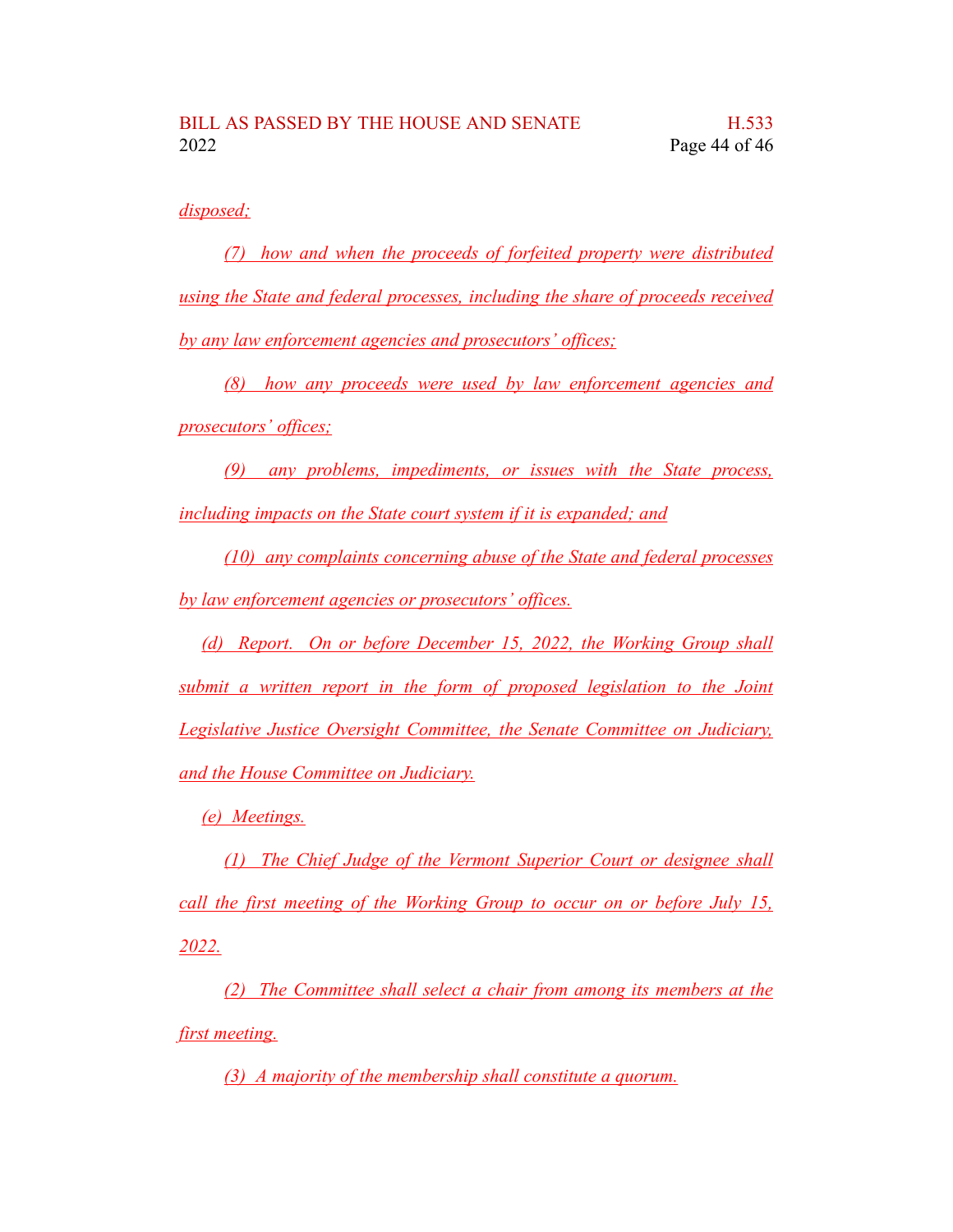*(4) The Working Group shall cease to exist on January 31, 2023.*

*Sec. 2. 18 V.S.A. § 4247 is amended to read:*

#### *§ 4247. DISPOSITION OF PROPERTY*

*(a) Whenever property is forfeited and delivered to the State Treasurer under this subchapter, the State Treasurer shall, no not sooner than 90 days of after the date the property is delivered, sell the property at a public sale held under 27 V.S.A. chapter 13 18, subchapter 7.*

*(b) The proceeds from the sale of forfeited property shall be used first to offset any costs of selling the property, and then, after any liens on the property have been paid in full, applied to payment of seizure, storage, and forfeiture expenses, including animal care expenses related to the underlying violation. Remaining proceeds shall be distributed as follows:*

*\* \* \**

*(B) The Governor's Criminal Justice and Substance Abuse Cabinet Agency of Administration is authorized to determine the allocations among the groups listed in subdivision (A) of this subdivision (1), and may only reimburse the prosecutor and law enforcement agencies that participated in the enforcement effort resulting in the forfeiture for expenses incurred, including actual expenses for involved personnel. The proceeds shall be held by the Treasurer until the Cabinet Agency notifies the Treasurer of the allocation*